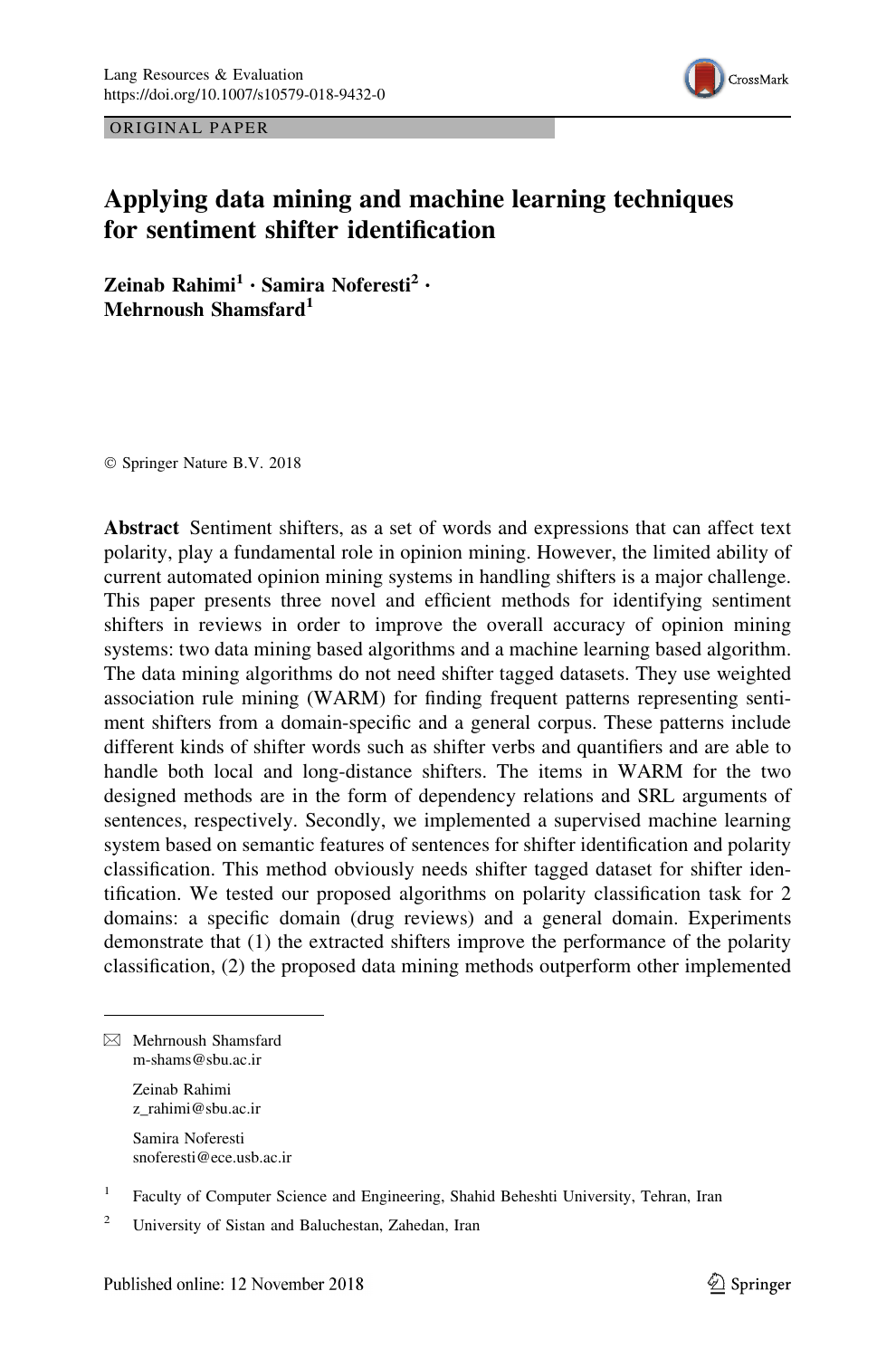methods in shifter identification, and (3) the proposed semantic based machine learning method has the best efficiency among all implemented methods in polarity classification.

Keywords Sentiment analysis - Opinion mining - Sentiment shifters - Shifter identification - Association rule mining - WARM - Machine learning

## 1 Introduction

Opinion mining, a branch of sentiment analysis, is the task of extracting and analyzing opinions, sentiments, evaluations, or feelings from user-generated contents such as reviews, discussion groups, and blogs. Due to its wide range of applications, such as analysis of customer reviews (Hu and Liu  $2004$ ) and reputation management (Wiegand et al. [2010](#page-23-0)), this field has received considerable attention both in industrial and academic research areas. One of the main subtasks of opinion mining is polarity classification, which aims at classifying opinions into predefined classes (usually positive and negative). Existing approaches to polarity classification can be grouped into two main categories: lexicon-based and machine learning approaches. Lexicon-based approaches mainly rely on linguistic resources containing polar terms and concepts such as SentiWordNet (Esuli and Sebastiani [2006\)](#page-22-0), Senticnet (Cambria et al. [2016](#page-21-0)), General Inquirer (Stone et al. [1966\)](#page-22-0), and Subjectivity Lexicon (Wilson et al. [2009](#page-23-0)). For example, "this drug is amazing" is a positive sentence since the term ''amazing'' is positive in sentiment lexicons. However, these resources are not sufficient since the polarity classification is a challenging task that needs to tackle many subtle phenomena such as sentiment shifters.

Sentiment shifters, also called valence shifters, are words and expressions that affect the polarity of an opinion by changing its magnitude or its direction. For example, in the sentence ''I do not like this drug'', the shifter word ''not'' before the positive word ''like'' changes the text polarity to negative. Therefore, ignoring sentiment shifters can lead to a noticeable decline in overall accuracy of opinion mining systems. There are two types of shifter words or shifter trigger words: (1) words that reverse the polarity of the given text (e.g., "no" and "never") and (2) words that change sentiment values by a constant amount (e.g., "severe" and "mild"). In this paper, we only focus on the first type, i.e., reversing words. Reversing words are not limited to negation words. Some kinds of verbs (e.g., "reduce") and quantifiers (e.g., "less") can act as the first type of sentiment shifters.

From another perspective, sentiment shifters can be classified into two main groups: local shifters indicating shifter words, which are directly applied to polar words (e.g., ''Accutane doesn't help''), and long-distance shifters, which allow longer distance dependencies between the shifter words and the polar words (e.g., ''No one ever likes this drug''). Although sentiment shifter identification plays a fundamental role in recognizing polarity of textual expressions, it has not been completely solved.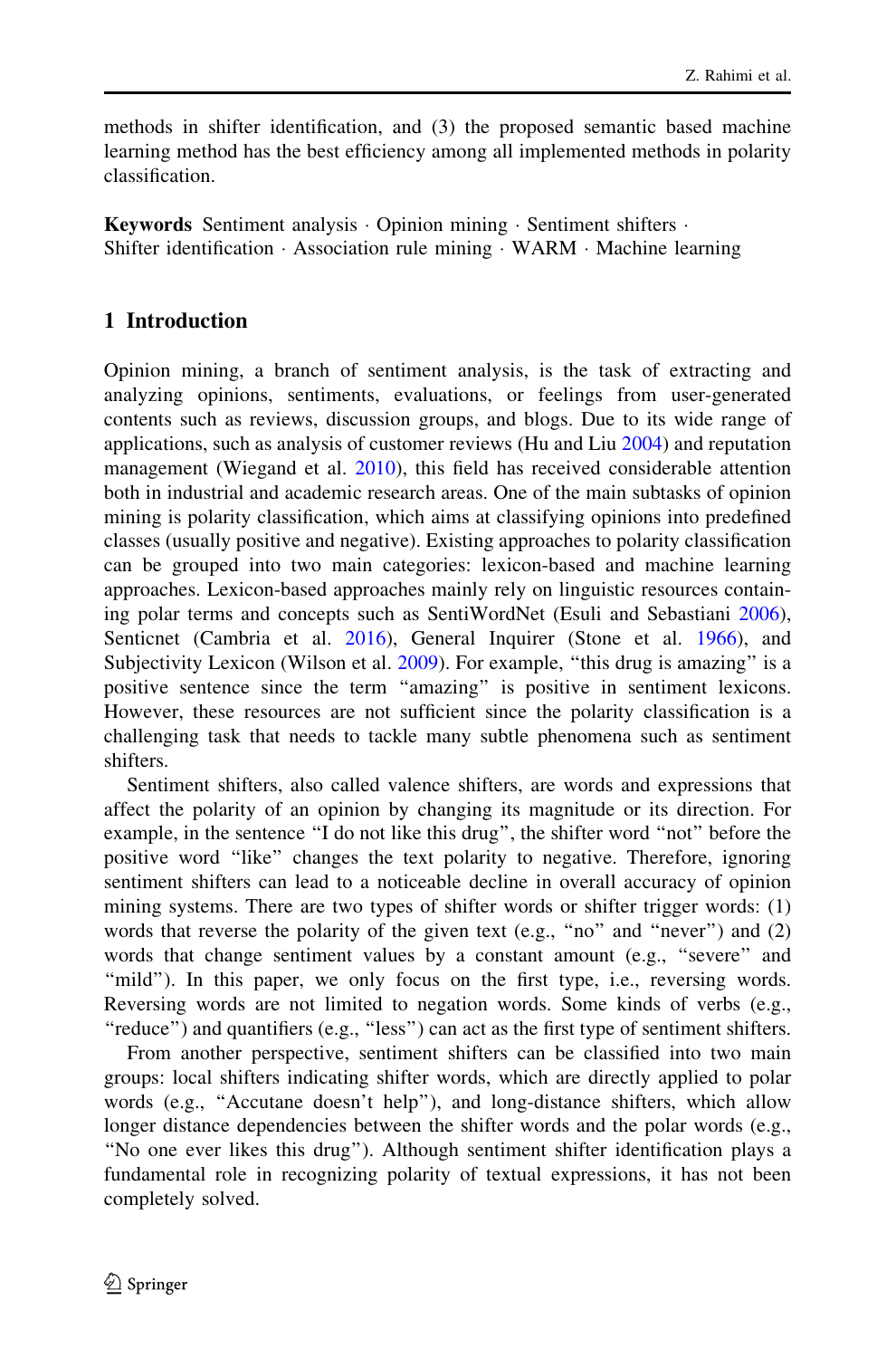This paper presents three novel and efficient approaches to identify sentiment shifters using polarity-tagged sentences: two data mining approaches and a semantic machine learning approach. The proposed approaches use syntactic and semantic relations in a sentence and are able to handle both local and long-distance shifter words.

In the proposed data mining approaches, patterns for different kinds of shifter words are extracted; for example, for negation structures (e.g., "no" and "not"), shifter verbs (e.g., "decrease", and "eliminate"), and shifter quantifiers, i.e., words, which express a decreased/increased value of quantity (e.g., "less") while most of the existing approaches just focus on negation words. In addition, the proposed approaches are language-independent. Thus, although we tested it only in English, it can be used for other languages, as well. We also incorporate the extracted patterns into a lexicon-based method for polarity classification. In addition to the data mining approaches, we proposed a semantic machine learning based method that can be used in both shifter identification and polarity classification tasks.

This paper is an extension over the study conducted by Noferesti and Shamsfard [\(2016](#page-22-0)), but both semantic based systems (ML and SRL based data mining systems) are the new contributions of this paper compared to the original work.

The remainder of this paper is organized as follows. Section 2 reviews related work. Section [3](#page-4-0) introduces our proposed approaches in detail. Section [4](#page-11-0) presents the details of evaluations and discussion of the paper. Finally, Sect. [5](#page-21-0) concludes the paper.

### 2 Related work

Identifying shifter words and determining their scope (i.e., part of the sentence that is affected by the shifter) are the main tasks followed in this study. Existing shifter identification approaches can be classified into two main categories: (1) lexiconbased and rule-based methods and (2) statistical and machine learning approaches.

#### 2.1 Lexicon based and rule-based methods

Lexicon based methods mainly rely on a list of common shifter words that is built manually (Huang et al. [2014](#page-22-0); Marrese-Taylor et al. [2014\)](#page-22-0). The main limitation of these methods is that such lists in many languages may be incomplete and, hence, there is always a need to propose a way to deal with words that are not in the lists. Furthermore, due to the language dependency nature of shifter words, it is difficult to adapt these lists to other languages.

Moreover, some researchers have proposed simple heuristic rules that define the scope of a shifter word using a window of fixed size (Hu and Liu [2004;](#page-22-0) Heerschop et al. [2011](#page-22-0); Huang et al. [2014\)](#page-22-0). In (Shaikh et al. [2007;](#page-22-0) Asmi and Ishaya [2012\)](#page-21-0) the scope of negation was identified by using the dependency tree, which indicates how a negation word interacts with other words of the sentence.

In (Simancík and Lee  $2009$ ), a linguistic system for sentence-level valence annotation is presented. This system employs the formalism of Combinatory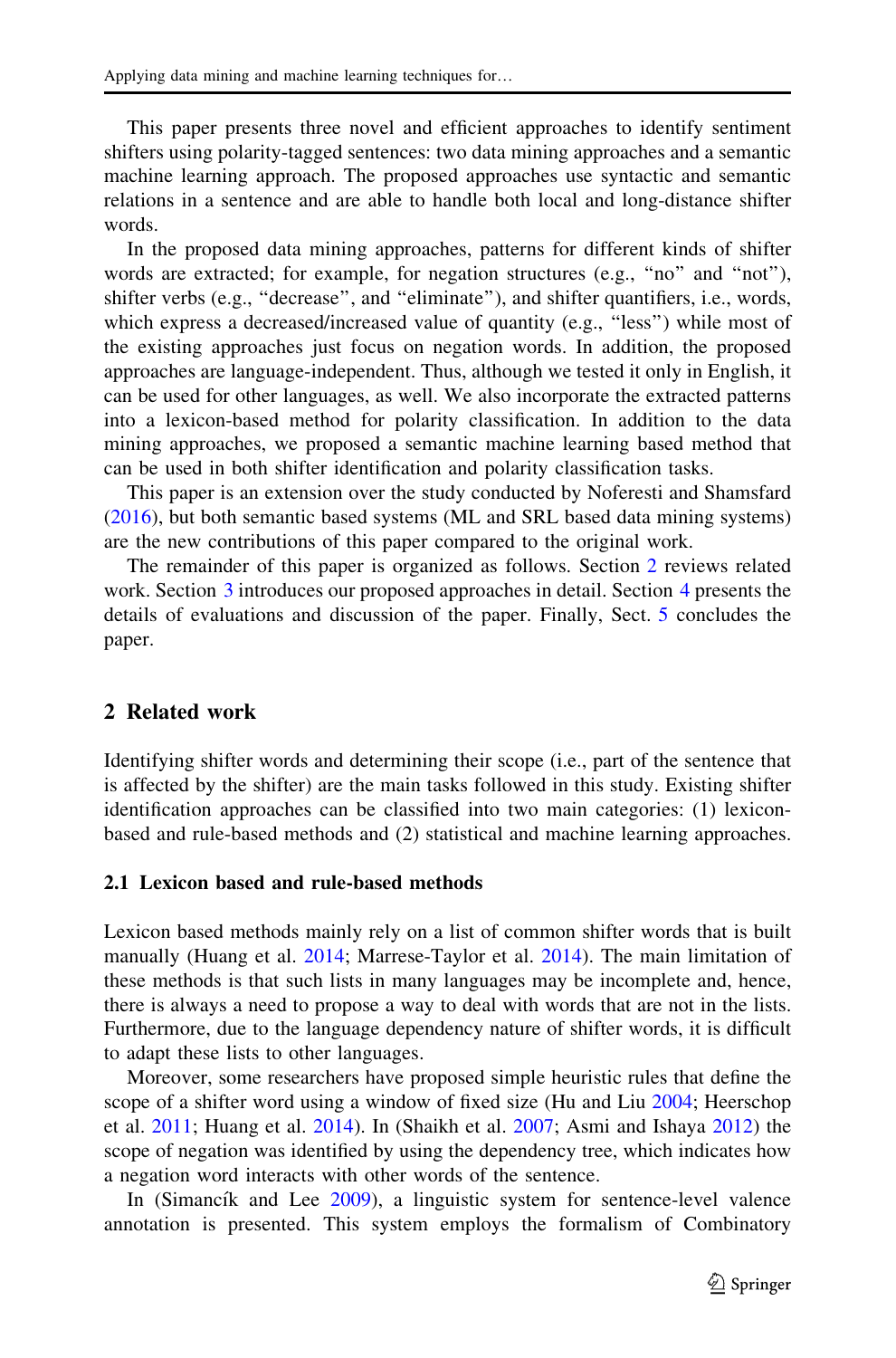Categorial Grammar (CCG) to represent words as functions acting on their syntactic arguments. In this work, CCG was used to determine the structural dependencies between individual terms in a sentence and consequently to determine shifter scope. Also, shifter lexicons are used to estimate the valence of individual terms.

#### 2.2 Statistical and machine learning based methods

In Statistical and machine learning methods, the shifter detection problem is solved via statistical approaches that mostly have a computational complication due to involving a large amount of data. Yu et al. ([2016\)](#page-23-0) proposed MTSA, a data-driven sentiment analysis framework, to enable polarity predictions of the same word in reviews of different themes. This framework focuses on discovery and quantification of contextual valence shifters. MTSA addresses the shifter effect learning problem as a logistic regression. To rigorously formulate the problem, a series of intuitive assumptions are proposed.

Xia et al. ([2016\)](#page-23-0) proposed a method for shifter detection. In this method, each document is split into a set of sub-sentences and then a hybrid model that employs rules and statistical methods is built to detect polarity shifts. For detecting inconsistent sentiment in the text, the method employs the weighted log-likelihood ratio (WLLR) algorithm to find relevance between sub-sentences and sentence polarity.

Boubel et al. [\(2013](#page-21-0)) presented a method that automatically identifies contextual valence shifters. This method relies on a Chi square  $(\chi^2)$  test applied to the contingency table representing the distribution of a candidate shifter in a corpus of reviews of various opinions. The system depends on two resources—a corpus of reviews and a lexicon of valence terms—to build a list of contextual valence shifters.

Along with the above statistical methods, some researchers have used shifter words and their scopes as a feature for polarity classification using machine learning approaches (Pang et al. [2002](#page-22-0); Kennedy and Inkpen [2006](#page-22-0); Jia et al. [2009;](#page-22-0) Wilson et al. [2009;](#page-23-0) Morante and Blanco [2012\)](#page-22-0). Although these approaches can capture some aspects of the shifters effectively, they depend upon the availability of an annotated corpus in which shifter words and their scopes are tagged. Manual construction of such corpora is a tedious, expensive, and time-consuming task.

In most of machine learning shifter identification algorithms, a lexicon of polar words is used to find sentences that probably have shifters and the main difference of systems is among their feature vectors. Kennedy and Inkpen [\(2006](#page-22-0)) introduced a machine learning approach that examines three types of valence shifters: negations (reversing the polarity), intensifiers, and diminishers (increasing and decreasing the value of polarity, respectively). This system uses bigrams as features that consist of a valence shifter and another word to capture the type of the valence shifter and uses SVM classifier. For example, it selects bigrams such as ''very good'' where very is an intensifier and identify the bigram as int-good, where ''int'' indicates any intensifier.

Ikeda et al. [\(2010](#page-22-0)) proposed a machine learning method for modeling polarityshifters in which the local context of three words to the left and right of the target polar word has been used as the feature representation. This model is a kind of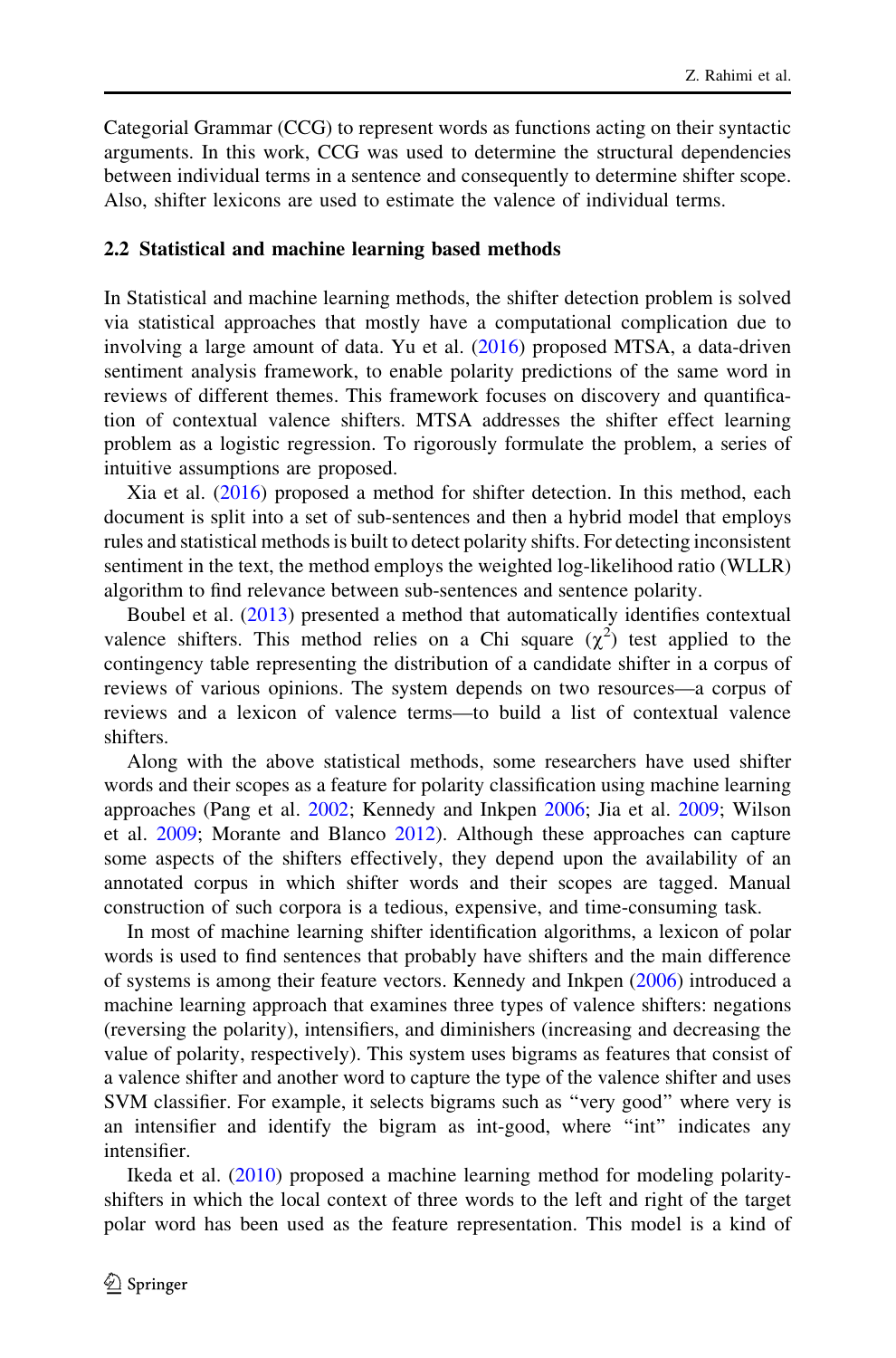<span id="page-4-0"></span>binary classification model that determines whether the polarity is shifted by its context. The model assigns a score to the polar word according to its surrounding words.

Li et al. [\(2010\)](#page-22-0) introduced a machine learning approach to incorporate polarity shifting information into a document-level sentiment classification system. In this system using a binary classifier, each document in training data is split into two partitions of polarity-shifted and polarity-unshifted, which are used to train two base classifiers. They used n-grams, document frequency of terms in one category, and the ratio of document frequency in one category divided by other categories as classification features.

Morsy and Rafea ([2012\)](#page-22-0) proposed a machine learning method for shifter identification in order to improve the performance of document-level sentiment analysis. The proposed feature sets refine the traditional sentiment feature extraction method and take contextual valence shifters into consideration from a different perspective than the earlier research. These feature sets include (1) a feature set consisting of 16 features for counting different categories of contextual valence shifters (intensifiers, negators, and polarity shifters) as well as the frequency of words grouped according to their final (modified) polarity and (2) another feature set consisting of the frequency of each sentiment word after modifying its prior polarity.

Recently, some interesting papers have been published on dual training and prediction in sentiment analysis and polarity shift. In (Xia et al. [2013](#page-23-0), [2015\)](#page-23-0), the polarity of train and test sentences are reversed during some steps such as negating the sentence considering the negation scope and reversing polar words and also train labels are reversed. Then, the system training procedure is performed using both original and reversed datasets.

In this section, we employ no data mining category because, to the best of our knowledge, no data mining method has been presented for shifter identification so far. The methods proposed in this work will fit in data mining based and machine learning categories. Moreover, in the proposed machine learning algorithm, a semantic feature set based on semantic role labeling representation of sentences is presented.

### 3 The proposed approach

As mentioned before, sentiment shifters can reverse the polarity of the given text and, hence, are vital for precise polarity classification task. In particular, in the drug domain, most of the medical terms such as ''pain'' and ''depression'' are negative, but they occur frequently in positive sentences.

Consider the following examples:

- ''Accutane eliminated my cystic acne''.
- "It reduced my pain".
- ''No pain''.
- ''Less acne''.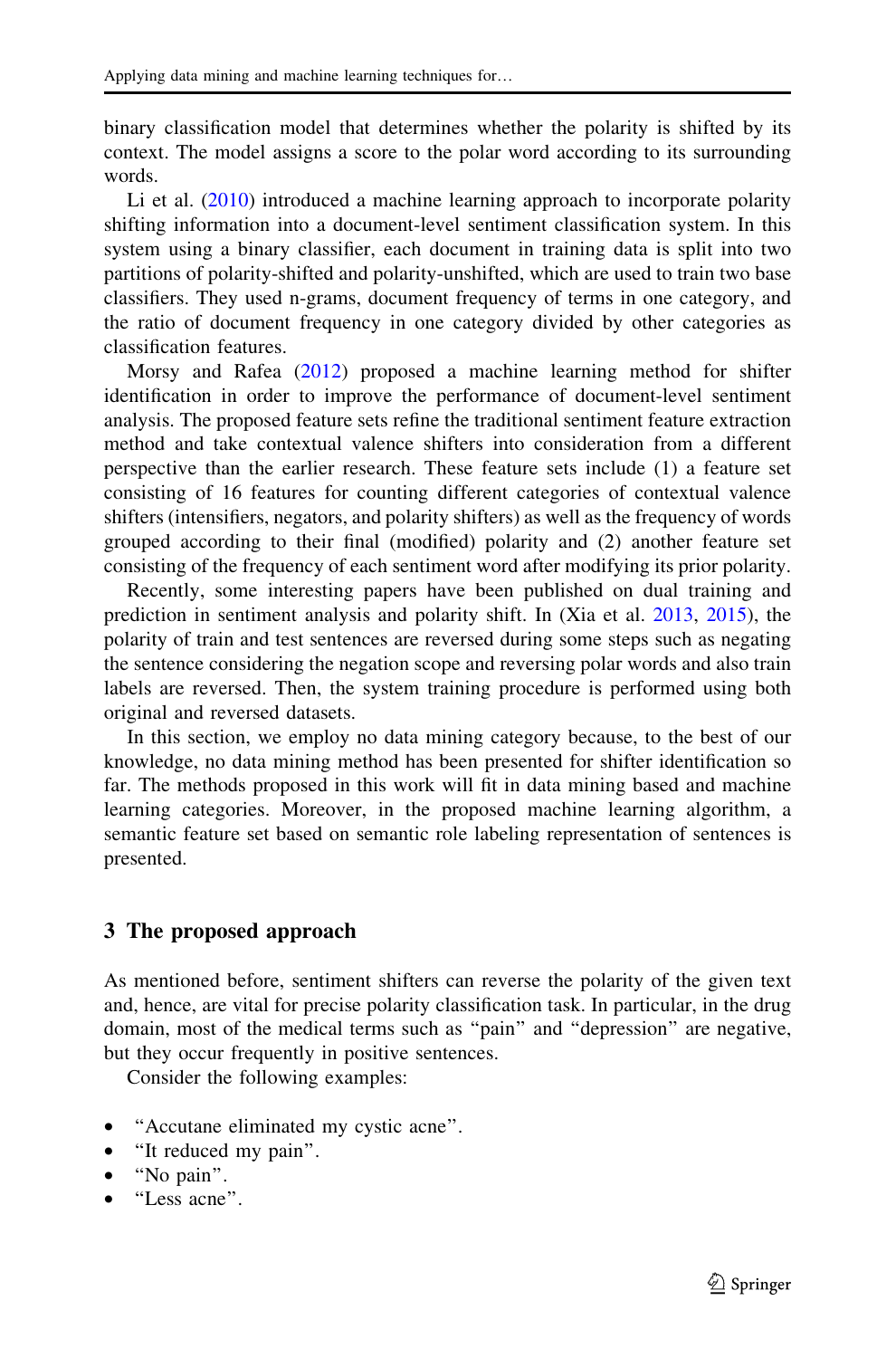We assume that when the polarity of a sentence is different from the polarity of the majority of its words, that sentence may have a valence shifter. This assumption is commonly used among other shifter identification approaches. In the above examples, the valence shifters "eliminated", "reduced", "no", and "less" invert the polarity of the corresponding polar terms. Therefore, capturing such shifters will improve the performance of polarity classification. Given this insight, the idea behind our approaches is to identify sentiment shifters.

Due to this target, for shifter identification task, we can have two different approaches for whether we have shifter tagged dataset or not. To make a shifter tagged dataset, we use the above assumption. So, we propose 3 systems to identify shifters in a sentence and determine the polarity in an opinion or review:

- Two data mining based shifter pattern extraction systems
- A semantic-based machine learning system

These systems are elaborated in the following subsections.

### 3.1 Data mining based shifter pattern extraction systems

Our proposed data mining approaches for shifter identification consist of two main steps: candidate sentence extraction and frequent shifter pattern mining. In the first step, we extract candidate sentences from a corpus. Two corpora; a domain-specific one (in the medical-drug domain) and a general one are selected in order to compare the efficiency of our algorithm on both cases. Then, in the second step, we mine frequent patterns in a set of candidate sentences. The patterns are extracted once from dependency trees and once from semantic roles of the candidate sentences, which are in line with our two proposed data mining methods. These two subapproaches are then compared. In the following subsections, we describe each of these steps in detail. Flowchart of our data mining based systems is presented in Fig. [1](#page-6-0).

### 3.1.1 Extracting candidate sentences

To extract candidate sentences for shifter identification, we use a corpus of polarity-tagged sentences that contains two sets: A set of positive sentences (P) and a set of negative sentences (N). We divide each set into two subsets: positive sentences with negative terms (PN), positive sentences with positive terms (PP), negative sentences with negative terms (NN), and negative sentences with positive terms (NP).

If a sentence includes both positive and negative terms, we use term-counting method. For example, PN includes positive sentences that have more negative terms than positive ones. This is the case for other sets as well. To determine polar terms,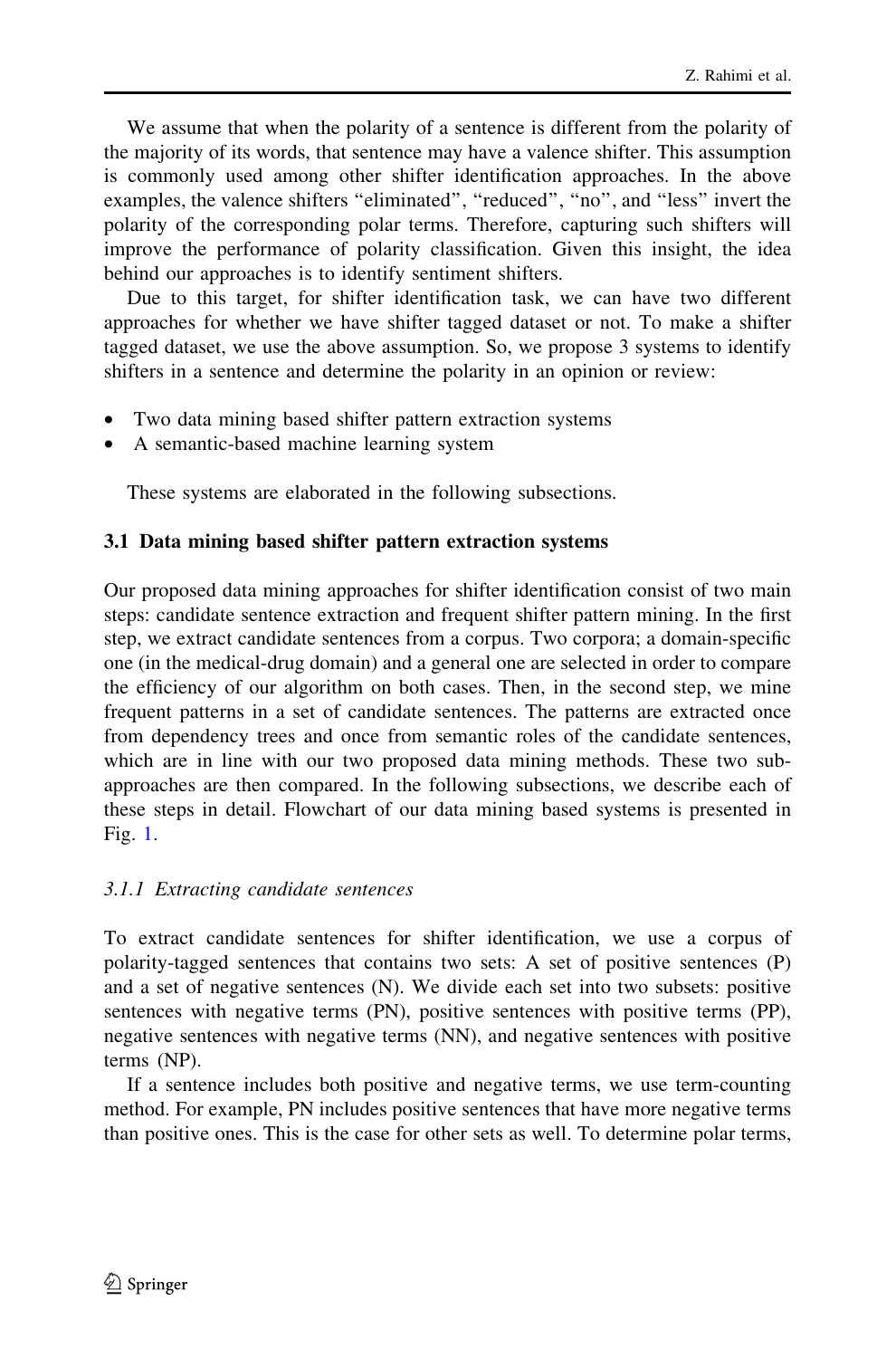<span id="page-6-0"></span>

Fig. 1 Flowchart of data mining based systems

we use a sentiment lexicon of 5330 words in the medical domain, which is built manually (Noferesti and Shamsfard [2016\)](#page-22-0), and a set of 6000 general polar words that are downloaded online.<sup>1</sup> Finally, we select PN and NP sets as candidate sets; i.e., sentences including sentiment shifters.

### 3.1.2 Mining frequent patterns

The second step is to extract patterns that appear significantly more frequently in the PN (or NP) than other sets. The idea is that these patterns represent shifter patterns since they are frequent in sentences with shifters but not frequent in sentences without shifters.

Thus, in this step, frequent patterns will be extracted as shifter patterns. In the proposed method, this process is performed on two groups of elements: dependency relations and semantic roles of the candidate sentences. So, we can have two sets of shifter patterns based on syntax and semantic information.

In order to extract shifter patterns, we use weighted association rule mining (WARM). The ARM is one of the key data mining techniques that have been used to tackle a variety of applications (Agrawal and Srikant [1994\)](#page-21-0). The ARM consists of two subtasks. The first subtask is the frequent itemset mining, which generates all

http://www.cs.uic.edu/~[liub/FBS/sentiment-analysis.html](http://www.cs.uic.edu/%7eliub/FBS/sentiment-analysis.html).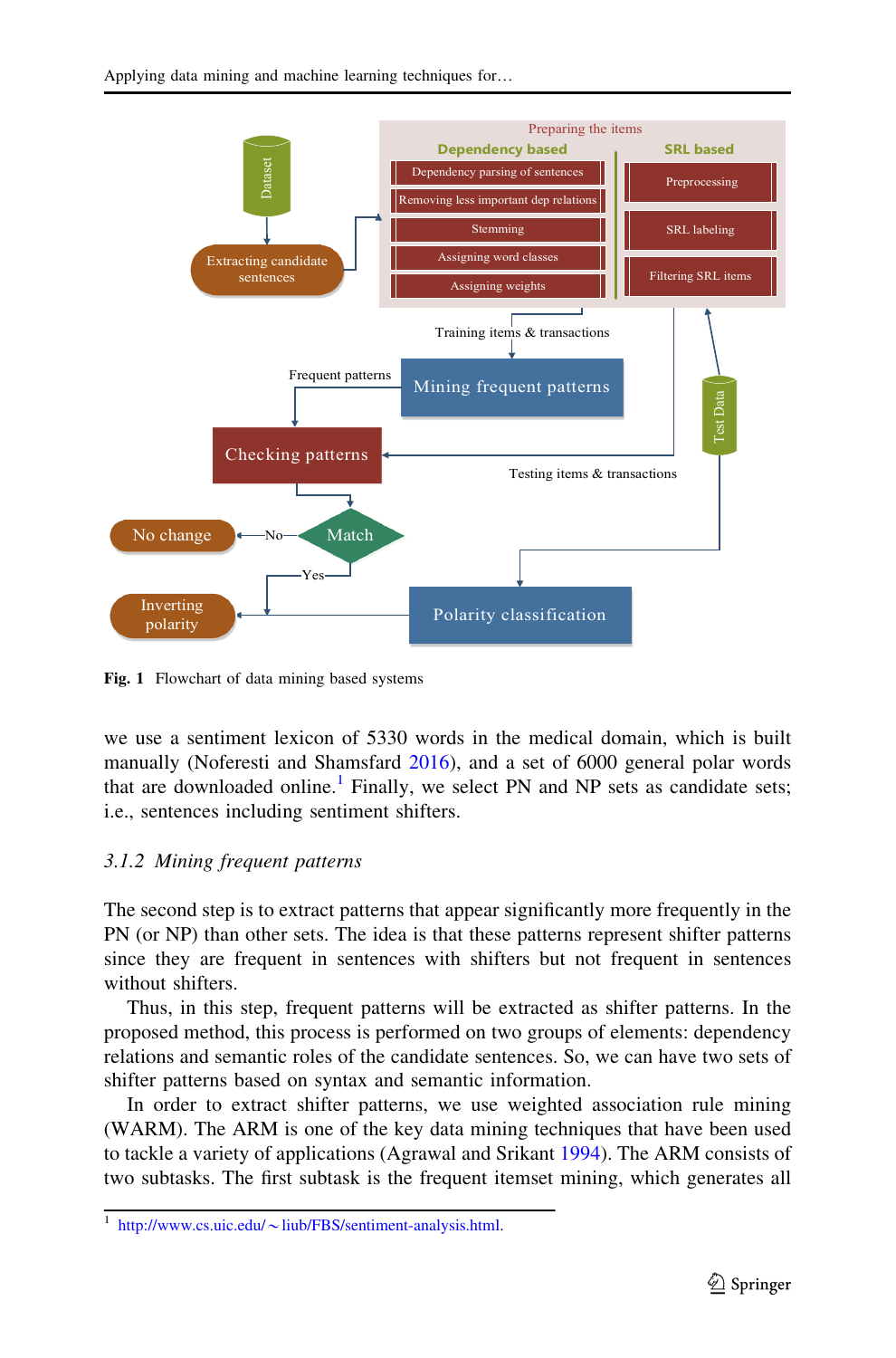items whose supports are higher than a predefined threshold called minimum support. The second subtask generates association rules that satisfy the minimum support and minimum confidence thresholds. WARM generalizes the classical model to the case where different items have different weights to reflect their different importance. To extract shifter patterns, we present a two-step procedure. First, we extract important dependency or  $SRL<sup>2</sup>$  relations of the sentences and then we adopt WARM to find frequent shifter patterns.

3.1.2.1 Dependency-based patterns To extract important dependency relations of a sentence, we perform the following steps (Noferesti and Shamsfard [2016](#page-22-0)):

- Extracting dependency relations of the sentence: For each sentence, a set of dependency relations is obtained from the Stanford dependency parser.<sup>3</sup> Each dependency relation represents a relation between two words. We show a dependency relation with a triplet r (relation-name, word1, word2).
- Removing less important relations: Less important relations—i.e., the dependency relations containing very common words (stopwords)—are stripped out.
- Stemming: For each remaining dependency relation, we use Stanford stemmer to reduce different forms of a word to one canonical form or lemmatize it.
- Assigning word classes: For each dependency relation, we replace the polar words involved in the dependency with their classes. The class indicates the part of speech (POS) tag and the polarity of that word. For example, the class "A\_POS" is assigned to positive adjectives like "good". In this way, we generalize the dependency relations and, as a result, the extracted shifter patterns. Generalized shifter patterns have higher coverage than specific ones, and so have a greater chance of matching a context.
- Assigning weights: In this step, each sentence is described by a set of dependency relations that is represented as a vector  $v = \{(r, w), (r, w), \ldots, (r,$ w)}, where r is a dependency relation and w is its weight. Also, m is the number of dependency relations in the sentence. The weights can be determined in a number of ways. In this paper, we simply use one of the most widely used weighting approaches called  $TF-IDF<sup>4</sup>$  In this approach, the weight of relation r in a sentence is defined as follows:

$$
w_{ij} = tf_{ij} \cdot log_2^{\left(\frac{n}{df_{ij}}\right)}\tag{1}
$$

where tf is the number of occurrences of relation r in the PN (or NP), df is the total number of occurrences of relation r, and n is the total number of sentences. In fact, TF-IDF is intended to reflect the importance of a dependency relation as a shifter pattern.

 $\overline{2}$  Semantic Role labels.

<sup>3</sup> <https://nlp.stanford.edu/software/stanford-dependencies.html>.

<sup>4</sup> Term frequency-inverse document frequency.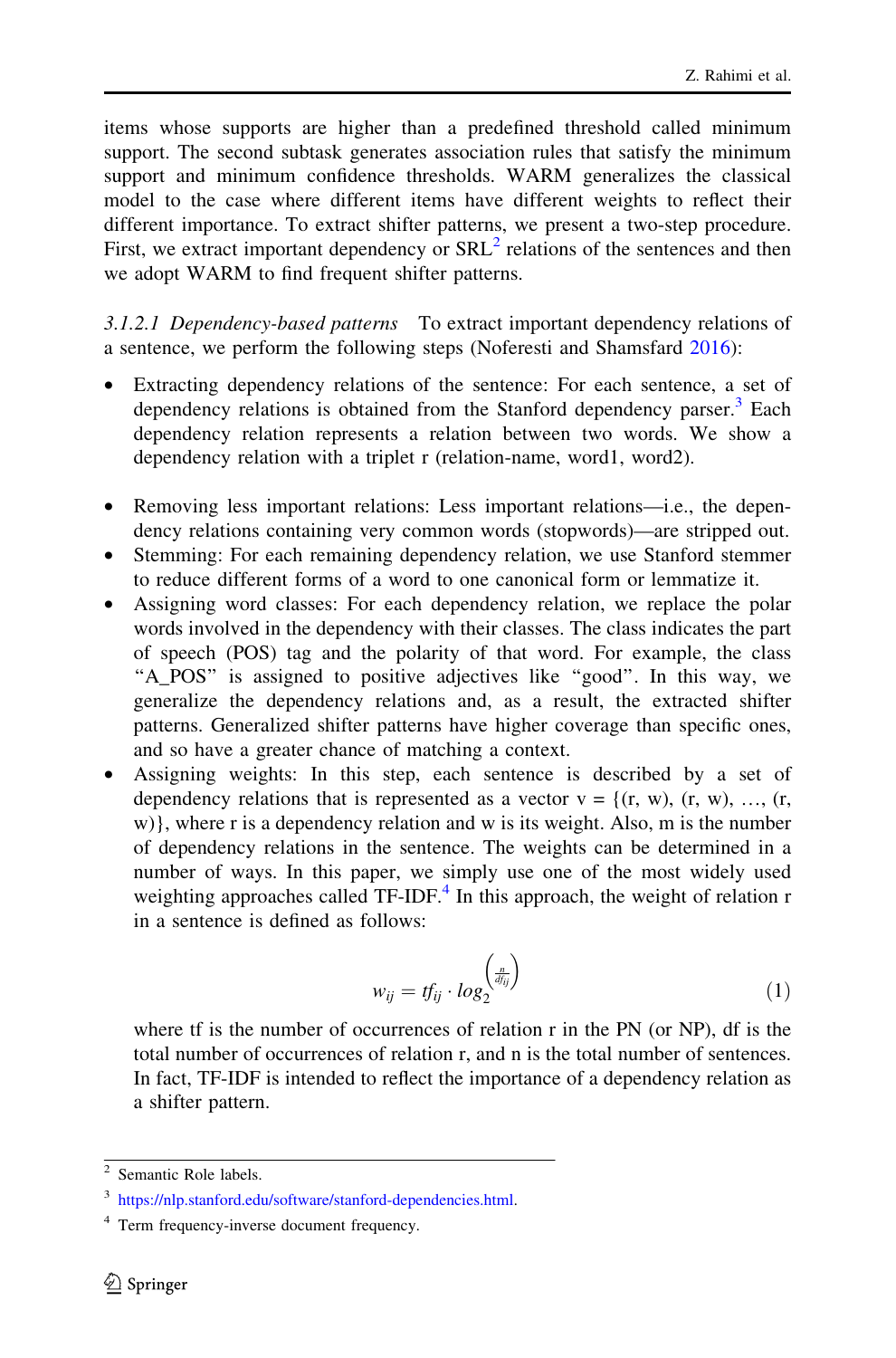<span id="page-8-0"></span>3.1.2.2 Semantic-based patterns To extract important semantic patterns for shifter identification, we perform the following steps:

- Providing semantic representation of candidate sentences: For this purpose, we use  $SENNA<sup>5</sup>$  tool as a semantic role labeler. After applying SENNA, we have predicates and the semantic arguments of candidate sentences.
- Selecting semantic roles that usually affect sentiment shifts. In the proposed system, we used the following roles as items for pattern mining:PredicatesPredicates
	- **Predicates**

Semantic class of predicates in WordNet $<sup>6</sup>$  (Miller [1995](#page-22-0)); for example, clear</sup> off–verb.change

Upper semantic class of predicates in VerbNet<sup>7</sup> (Kipper et al. [2000](#page-22-0)); for example, "become" for "come,turn,get,go"

- Arguments containing polar words
- Semantic class of polar word in WordNet
- AM-NEG label This label usually illustrates negation, which helps in shifter detection.
- AM-TMP label Some temporal information such as ''no longer'' will help to find sentiment shifters, especially in the medical domain.
- AM-DIR label This label indicates the direction in sentences, for example, up or down, and will be useful in shifter identification.
- Providing POS tags and stems of words for more accurate processing.

## 3.1.3 Extracting shifter patterns

In this step, we use an Apriori-like algorithm to explore frequent weighted relations (Zhang and Zhang [2002](#page-23-0)). Apriori is a well-known algorithm for ARM (Agrawal and Srikant [1994\)](#page-21-0). Given a set of transactions, where each transaction is a set of items, Apriori algorithm aims to find frequent itemsets; i.e., item sets whose occurrences are greater than a user-specified minimum support. In the first step, Apriori finds the frequent individual items and, in each next step, it extends each subset with one item at a time to generate frequent groups of items. We use a modified implementation of an Apriori-like method to mine frequent shifter patterns. Dependency relations (or semantic role labels) and sentences become ''items'' and ''transactions'', respectively, in the frequent itemset mining framework. The first scan finds weighted frequent individual relations whose supports (weights) are greater than the minimum support threshold. In the first scan, we impose a restriction; we only mine weighted frequent individual relations that contain at least one polar word.

<sup>5</sup> [http://ronan.collobert.com/senna/.](http://ronan.collobert.com/senna/)

<sup>6</sup> <https://wordnet.princeton.edu/>.

 $^7$  http://verbs.colorado.edu/  $\sim$  [mpalmer/projects/verbnet.html.](http://verbs.colorado.edu/%7empalmer/projects/verbnet.html)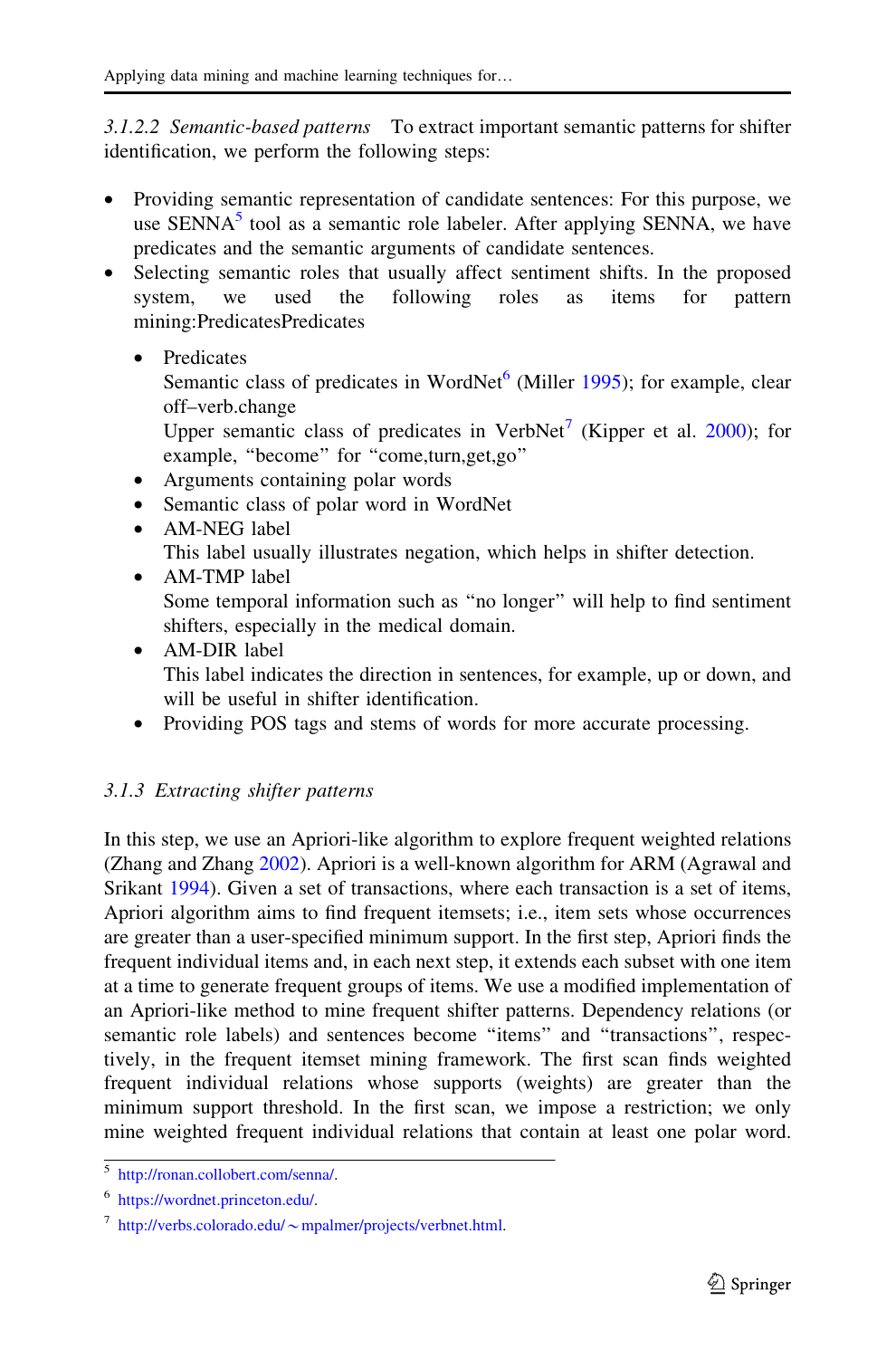<span id="page-9-0"></span>This set is called 1-relation set. Each subsequent scan starts with the set of frequent relation sets found in the previous scan. This set is used to generate a set of new potential shifter patterns. Candidates whose weights are greater than the threshold form the set of newly found shifter patterns, called k-relation set. The algorithm terminates when no candidate relation set can be generated or no candidate pattern can be found. Among extracted frequent patterns (relation sets), we only select those whose confidences are higher than a specific threshold, called minimum confidence. The confidence of a pattern presents its accuracy; i.e., the ratio of correct shifters detected by this pattern in a set of instances matching it. The confidence is computed as follows:

Confidence = 
$$
\frac{\text{No. of correctly detected instances}}{\text{No. of instances match the pattern}}
$$
 (2)

We employ particle swarm optimization (PSO) (Kennedy [2011](#page-22-0)) to adjust the values of minimum support and minimum confidence parameters. In the area of association rule mining, PSO is successfully used for the determination of these threshold values (Kuo et al. [2011](#page-22-0)). PSO tries to find the best values with which we gained the best performance in shifter identification on the development set. In this way, we can have different values for minimum supports in each iteration. Finally, the extracted frequent relation sets represent shifter patterns.

## 3.1.4 Incorporating shifter patterns into lexicon-based approaches for polarity classification

To incorporate the extracted shifter patterns into a lexicon-based approach for polarity classification, we first tag the polarity of the given sentence using a sentiment lexicon. Then, we produce items for WARM using Stanford parser or SENNA semantic role labeler and make the vector of items for it. Finally, if the vectors match with a shifter pattern the polarity of the sentence will be reversed.

## 3.2 The semantic-based machine learning system

Here, we propose a machine learning system to reach two targets:

- 1. Comparing the performance of a direct machine learning system with our shifter identification systems, considering the fact that most of the recent sentiment shifter identification systems focus on machine learning process.
- 2. Incorporating our extracted shifter patterns in a machine learning sentiment classification system along with a lexicon-based one

We decided to train a semantic-based machine learning system, considering two issues: (1) Have a better vision for analyzing the effect of semantic information in machine learning based polarity classification and shifter detection and (2) as far as we know, none of the existing machine learning shifter identification systems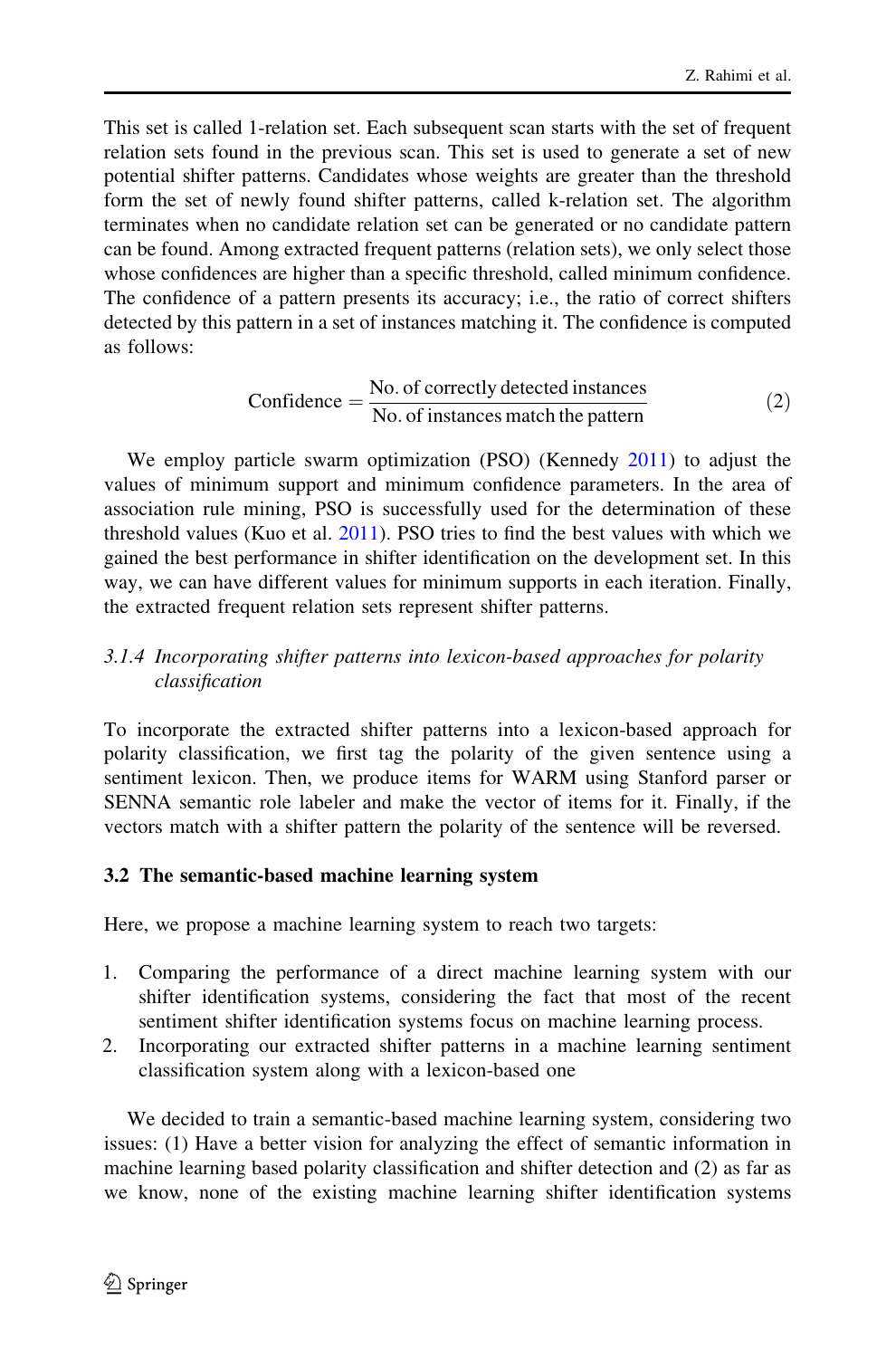

Fig. 2 Flowchart of a semantic-based machine learning system

directly rely on semantic features. In this regard, we extracted semantic features from the same data we used for associate rule mining.

In machine learning approaches for shifter identification, the main task is typically addressed as a 2-class classification problem (having a shifter or not). Here, there is a similar procedure. After generating feature vectors for candidate sentences, a Naïve Bayes machine learning classifier is trained and the associated model is used for the test process. Training and testing processes are performed by WEKA toolkit.

The feature set, as mentioned earlier, consists of a predicate, semantic class of predicates in WordNet, upper semantic class of predicates in VerbNet, arguments containing polar words Semantic class of polar word in WordNet, AM-NEG label, AM-TMP label, and AM-DIR label. Also, polarity feature can be added to the feature set.

According to the mentioned two targets and using the defined features, two distinct systems are trained:

- For shifter identification (determining whether a sentence polarity is shifted), we used semantic feature vectors of training data (once without considering ''Polarity'' feature and once with it) to train and test the system. To tag sentences for having a shifter, we counted polar terms and computed expected polarity as the number of positives minus negatives. If the polarity of the sentence is different with the expected polarity, then we assume that there is shifter in the sentence. Although this heuristic is not necessarily correct, it works well in many cases.
- For polarity classification (determining sentence polarity), we used semantic feature vectors of training data (once without considering ''Shifter'' feature and once with it) to train and test the system. To have shifter (feature value), we used SRL patterns extracted in Sect. [3.1.3.](#page-8-0)

Flowchart of semantic-based machine learning system is presented in Fig. 2.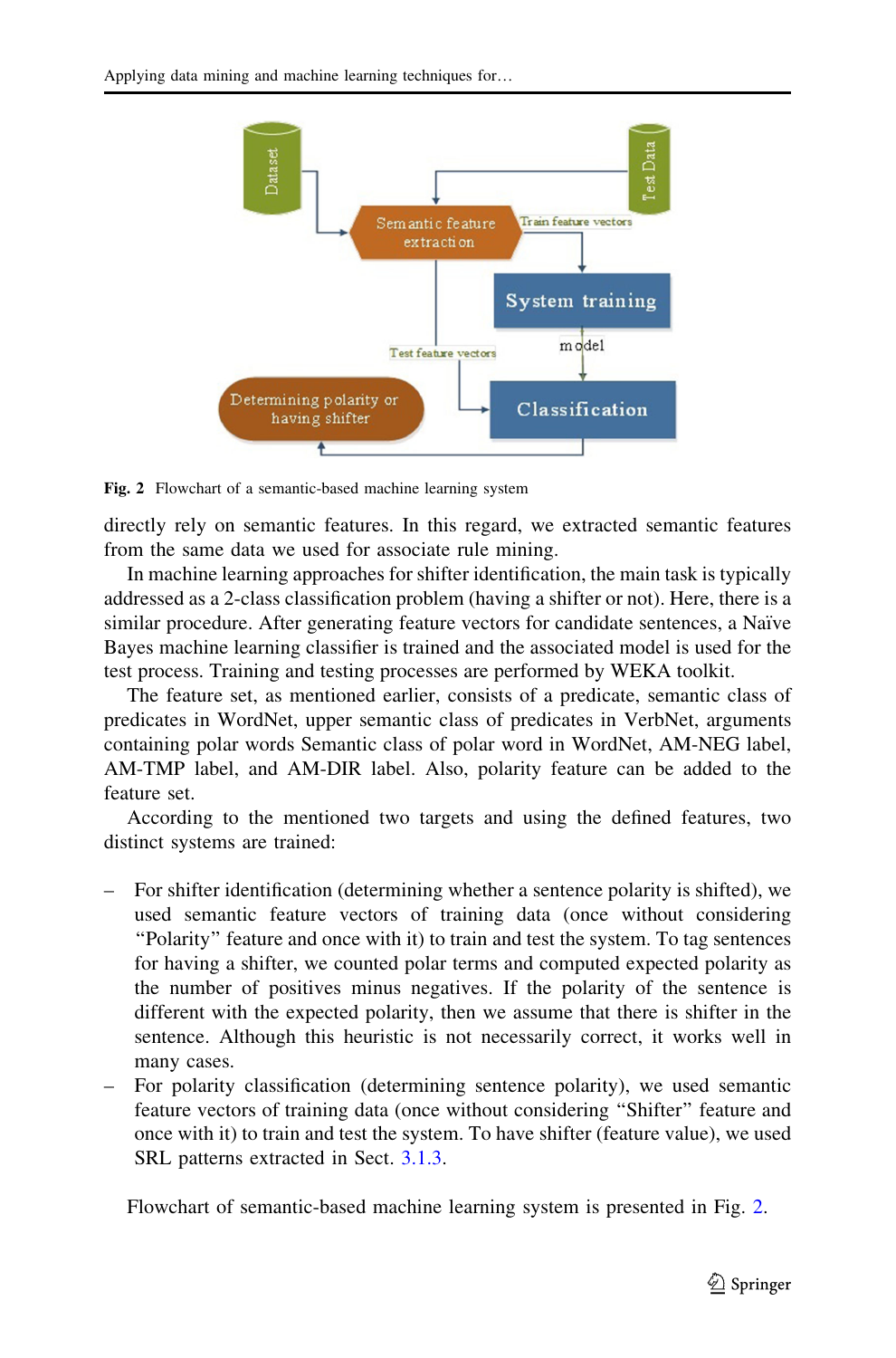## <span id="page-11-0"></span>4 Experiments

As mentioned above, in this article, three main algorithms are implemented for sentiment shifter identification task. We performed experiments to evaluate three issues:

- Comparing shifter identification algorithms
- Studying the effect of shifter identification in polarity classification task
- Studying the effect of changing the dataset domain (general or specific) on the performance of the proposed algorithms

In this section, the evaluation procedure and performance analysis of the proposed systems are presented.

## 4.1 Data and metrics

To train and test the work, we employed two corpora; a domain-specific corpus (in medical drug domain) and a general corpus. We used them to extract candidate sentences for shifter identification (both data mining methods) and also for our machine learning method:

1. A corpus of polarity-tagged sentences was collected from [www.druglib.com](http://www.druglib.com) website. This corpus contains 2776 reviews for 85 drugs. Sometimes, different parts of a compound sentence have different polarities. Thus, to achieve more accurate shifter patterns, compound sentences are broken down into simple sentences. Splitting is done by exploiting dependency tree and conjunction structure of the sentence (De Marneffe et al. [2006](#page-22-0)). This dataset is also used as the training set of the machine learning algorithm.

For test data, we used a test set of 1500 sentences collected from [www.druglib.](http://www.druglib.com) [com](http://www.druglib.com) and [www.askapatient.com](http://www.askapatient.com) for all systems. In order to have a precise evaluation, this test set is manually labeled by an expert to find out whether they have a shifter. The details of the annotated corpus are presented in Sect. [4.1.1.](#page-12-0)

2. A general corpus of polarity-tagged sentences containing 4000 sentences labeled with the positive or negative sentiment was extracted from reviews of products, movies, and restaurants. To be more specific, the sentences are collected from three different websites/fields: imdb.com, amazon.com, and yelp.com. We used 800 sentences as test data and the rest for training and developing the datasets.

Evaluation measurements in shifter identification and polarity classification tasks are similar to most of NLP tasks and consist of precision, recall, and F-measure, which are defined as follows: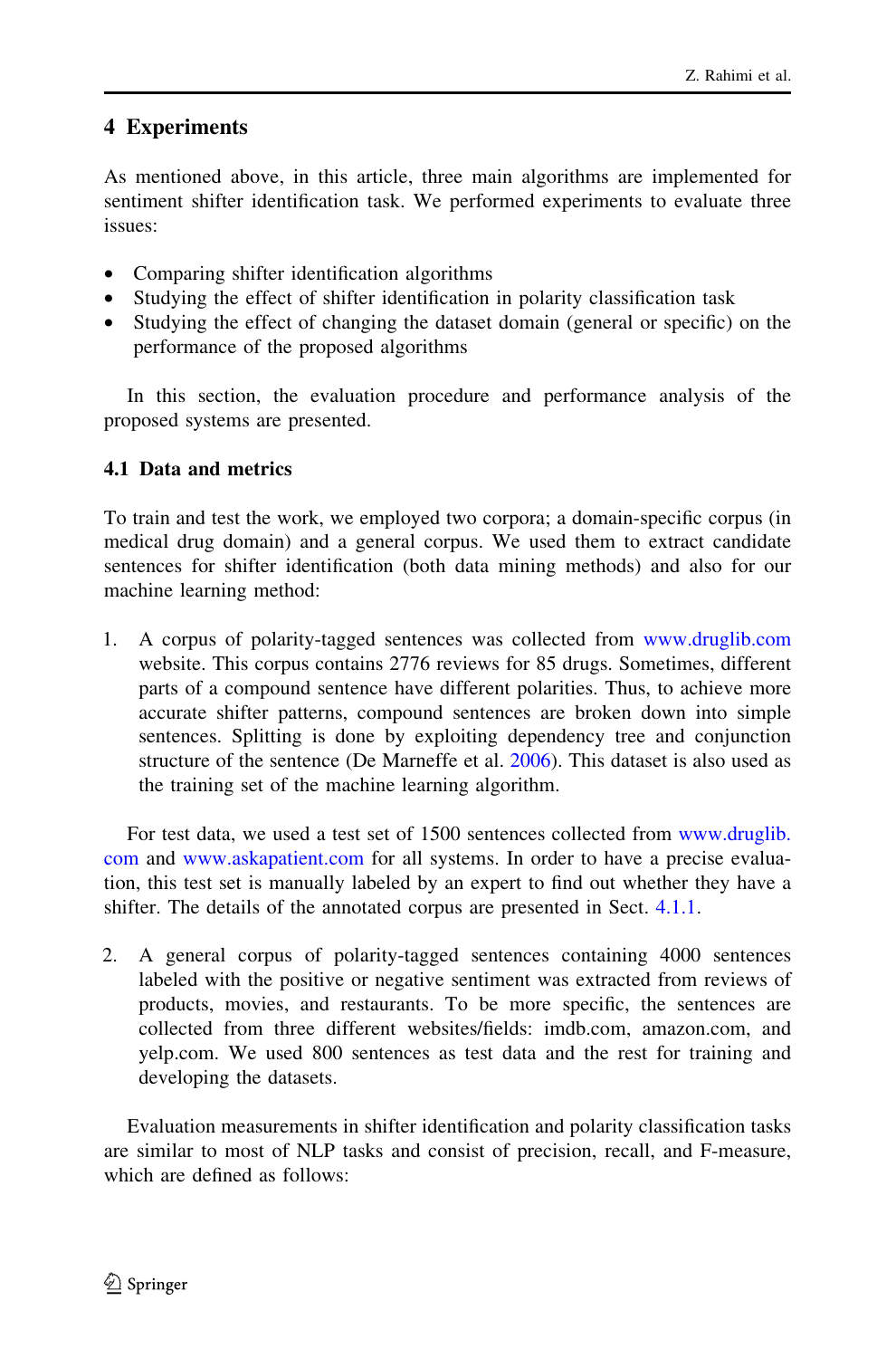<span id="page-12-0"></span>
$$
Precision(P) = \frac{correct\,system\, decisions}{all\,system\, decisions}
$$
\n(3)

$$
Recall(R) = \frac{\text{correct system decisions}}{\text{what system should have decided}}
$$
(4)

$$
F-measure = \frac{2 \cdot P \cdot R}{(P + R)}
$$
\n<sup>(5)</sup>

#### 4.1.1 Annotated test corpus

As mentioned above, to have a precise shifter identification evaluation, test data set is manually labeled by an expert for having a shifter or not. In this regard, an annotation guide is prepared to define 4 kinds of tags that were used for annotating polar phrases and shifters. The sentences in this corpus, were already polarity tagged and we added the following four tags to their words and phrases:

- 1. Positive polar word or phrase
- 2. Negative polar word or phrase
- 3. Intensifier shifter (quantifiers)
- 4. Negation shifter

In our guideline, the needed instructions toward each tag selection are prepared and some examples and usage explanations of annotation toolkit are provided. Also, it has been noted that patterns should be considered in annotation process in addition to the common sense knowledge and if an element appears in two separated parts in the sentence, an index should be assigned to it.

In this corpus, we annotate polar phrases to determine exact shifter scope. Also, numbers are assigned to polar phrases and shifters such that the associated pairs (polar phrases and their shifters) have identical numbers. Thus, it clear that which shifter belongs to which polar phrase in a sentence containing more than one polar phrase. The statistics of our shifter tagged test corpus is presented in Fig. [3.](#page-13-0)

We simplify the annotation process using our implemented annotation tool. Annotators just need to right click on the selected words and select the appropriate tag. A screenshot from our annotation tool is presented in Fig. [4.](#page-13-0)

In the evaluation procedure, we extract polar and shifter gold tags for each test sentence (Fig. [5\)](#page-13-0) and then compare the implemented systems outputs with them. It is noteworthy that our WARM algorithms detect both negation and intensifiers.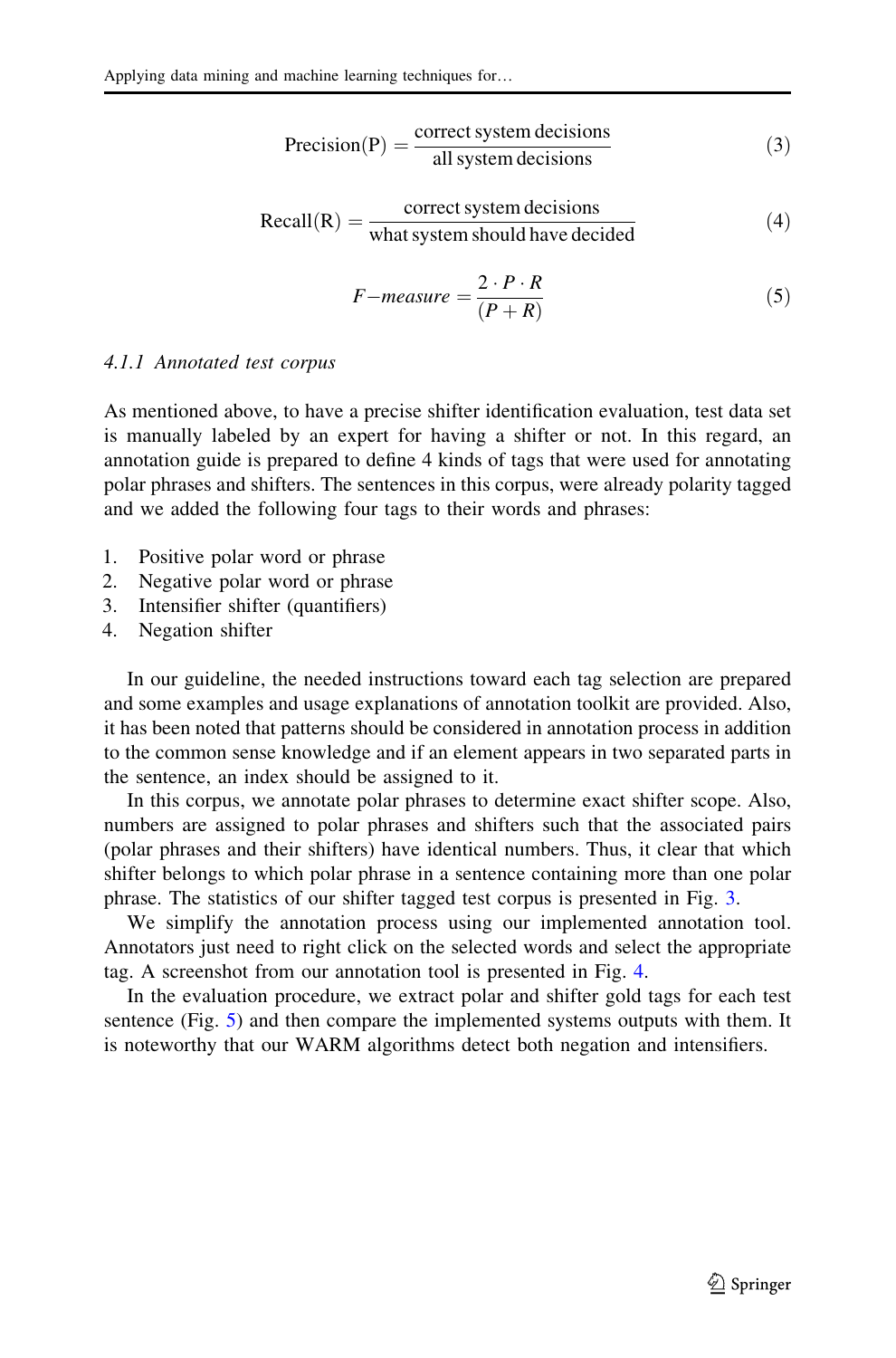<span id="page-13-0"></span>

Fig. 4 GUI of the implemented annotation tool

Fig. 5 Summary of shifter annotated test corpus

```
shifter-amp-1 neg-1 neg-2
 \mathbf{1}2^{\circ}shifter-neg-1 neg-1
 \overline{3}shifter-neg-1 shifter-amp-1 neg-1
 4shifter-neg-1 neg-1 neg-1
 5<sup>1</sup>shifter-neg-1 neg-1
    shifter-amp-1 neg-1 neg-2
 6 -7\phantom{.}shifter-neg-1 neg-1
 8
    shifter-neg-1 neg-1
9shifter-amp-1 pos-1
10neg-1 neg-2
11neg-112neg-1
```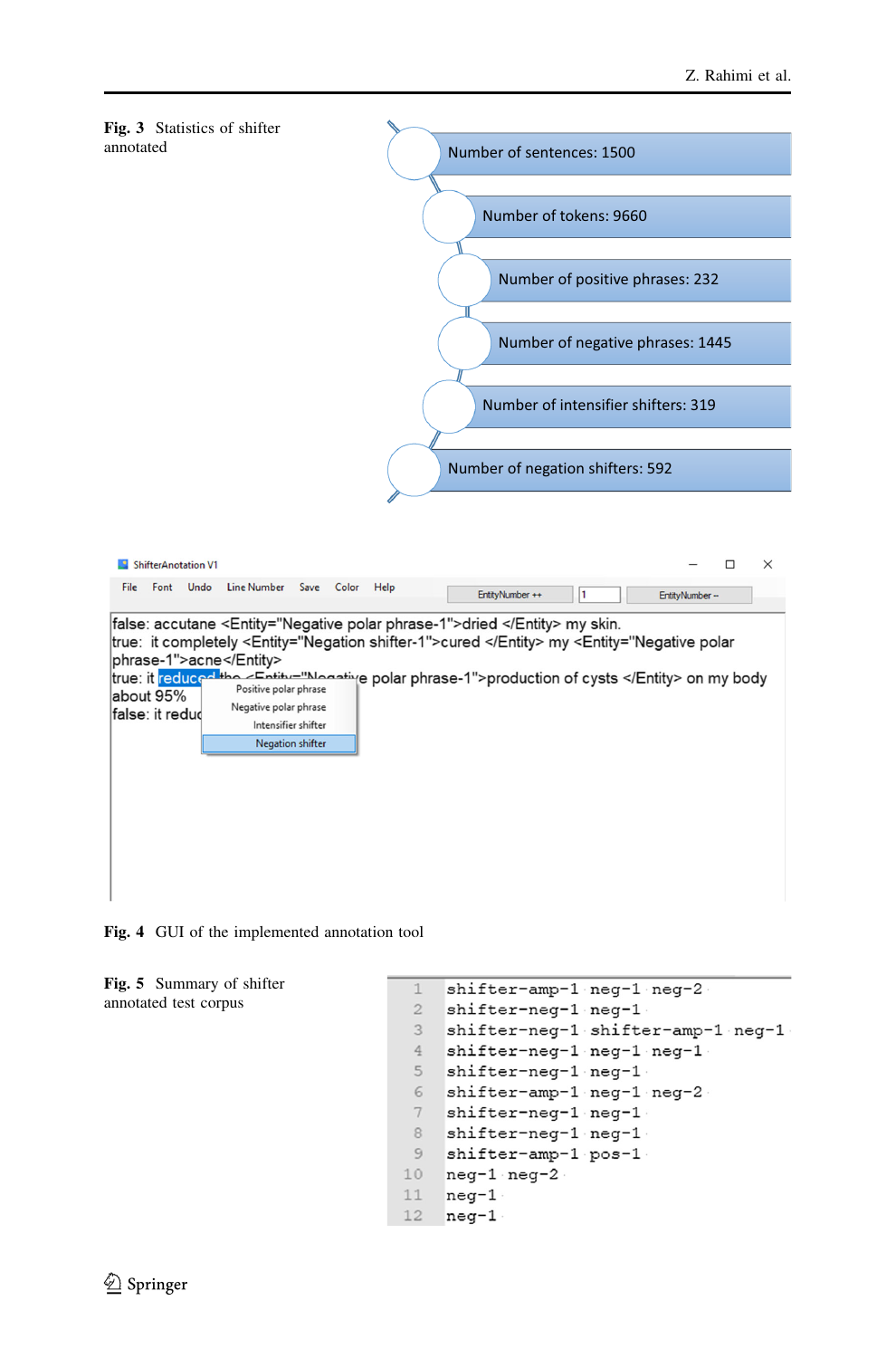### 4.2 Results

#### 4.2.1 Polarity classification evaluation (drug domain)

As mentioned in Sects. [3.1.4](#page-8-0) and [3.2](#page-9-0), we incorporate the polarity shift information of WARM into sentiment classification in 2 polarity classification methods: (1) lexicon-based method and (2) semantic machine learning method.

Here, we present the experimental results of polarity classification task using four algorithms. Two of these algorithms are based on data mining; one considering dependency relations as the items (Proposed-DM-Dependency) $\delta$  and the other considering semantic roles as the items (Proposed-DM-SRL). The other two algorithms employ machine learning techniques using semantic features; one without shifter as a feature (Proposed-ML) and the other one with shifter as a feature  $(Proposed-ML + Shifter).$ 

To assess the effectiveness of incorporating shifter patterns into lexicon-based methods for polarity classification, we first determine the polarity of each sentence in a test set using two sentiment lexicons: a domain-specific (in drug domain) and two general-purpose (a general polar words lexicon and SentiWordNet) lexicons. Then, if that sentence matches a shifter pattern, its polarity is inverted.

Table [1](#page-15-0) illustrates the performance of the proposed approaches and compares them with the baselines. The first two rows of the table show the performance of two lexicon-based methods without shifter identification (using SentiWordNet and Domain Specific Lexicon). The third and fourth row show the performance of our two proposed data mining algorithms added to the basic lexicon-based method (domain specific).

Moreover, we evaluated the effect of shifter identification in machine learning method by feeding the binary feature of ''having shifter'' to the system and used the WARM information to help statistical learning method in sentiment classification. Here, the fifth row (ML-unigram) shows the performance of a machine learning baseline (using just unigrams as features) and the last two rows indicate our two proposed semantic machine learning methods (without and with shifter).

Table [1](#page-15-0) summarizes the effect of adding WARM in a lexicon based (domain specific) and machine learning method in sentiment classification. As can be expected, including shifter patterns has a considerable effect on the performance of polarity classification. Also, Table [1](#page-15-0) illustrates that among data mining methods, the dependency based one has better precision and SRL based one has better recall and F-measure.

Table [1](#page-15-0) also compares the efficiency of machine learning based methods with each other and with data mining methods. As can be seen, the proposed semantic based machine learning method outperforms the simple one. Moreover, the

<sup>8</sup> The Proposed-DM-Dependency method originally was presented in our conference paper (Noferesti and Shamsfard [2016\)](#page-22-0) and we used it here as baseline to compare with our new methods.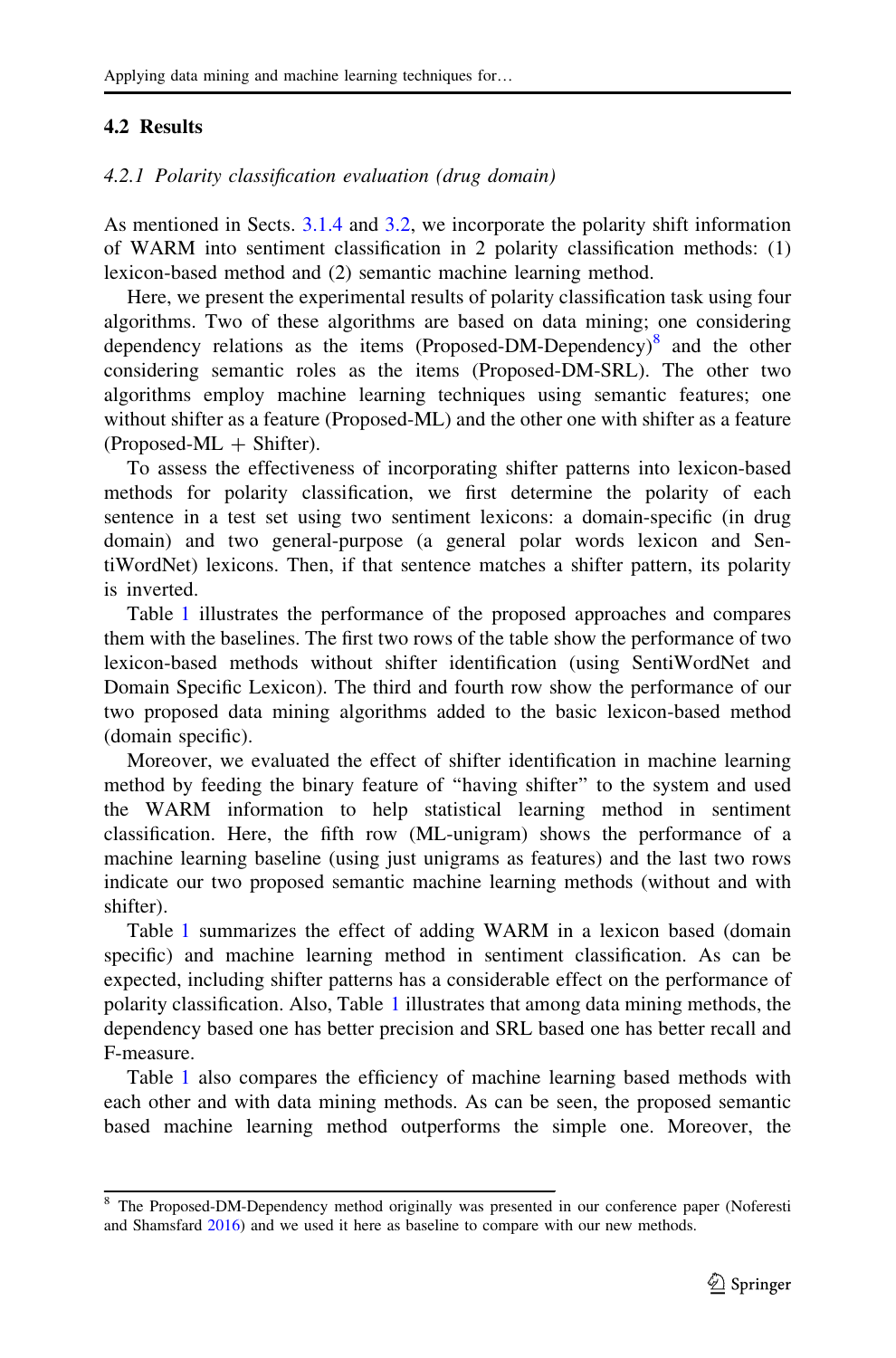<span id="page-15-0"></span>

| Approach             |                                        |           |        |           |
|----------------------|----------------------------------------|-----------|--------|-----------|
|                      | Method                                 | Precision | Recall | F-measure |
| Lexicon-based        | SentiWordNet                           | 58        |        | 39.5      |
|                      | Domain Specific Lexicon                | 61.05     | 31.4   | 41.4      |
| Lexicon based + WARM | Lexicon based + proposed-DM-Dependency | 67.25     | 33     | 4.5       |
|                      | Lexicon based + proposed-DM-SRL        | 62.8      | 36.2   | 45.9      |
| Machine learning     | ML-unigram                             | 70.6      | 70.8   | 70.5      |
|                      | Proposed-ML                            | 76.5      | 75.9   | 76.1      |
|                      | Proposed-ML + shifter                  | 86.3      | 86.1   | 86.2      |

Table 1 Comparison of the approaches proposed for polarity classification on drug reviews Table 1 Comparison of the approaches proposed for polarity classification on drug reviews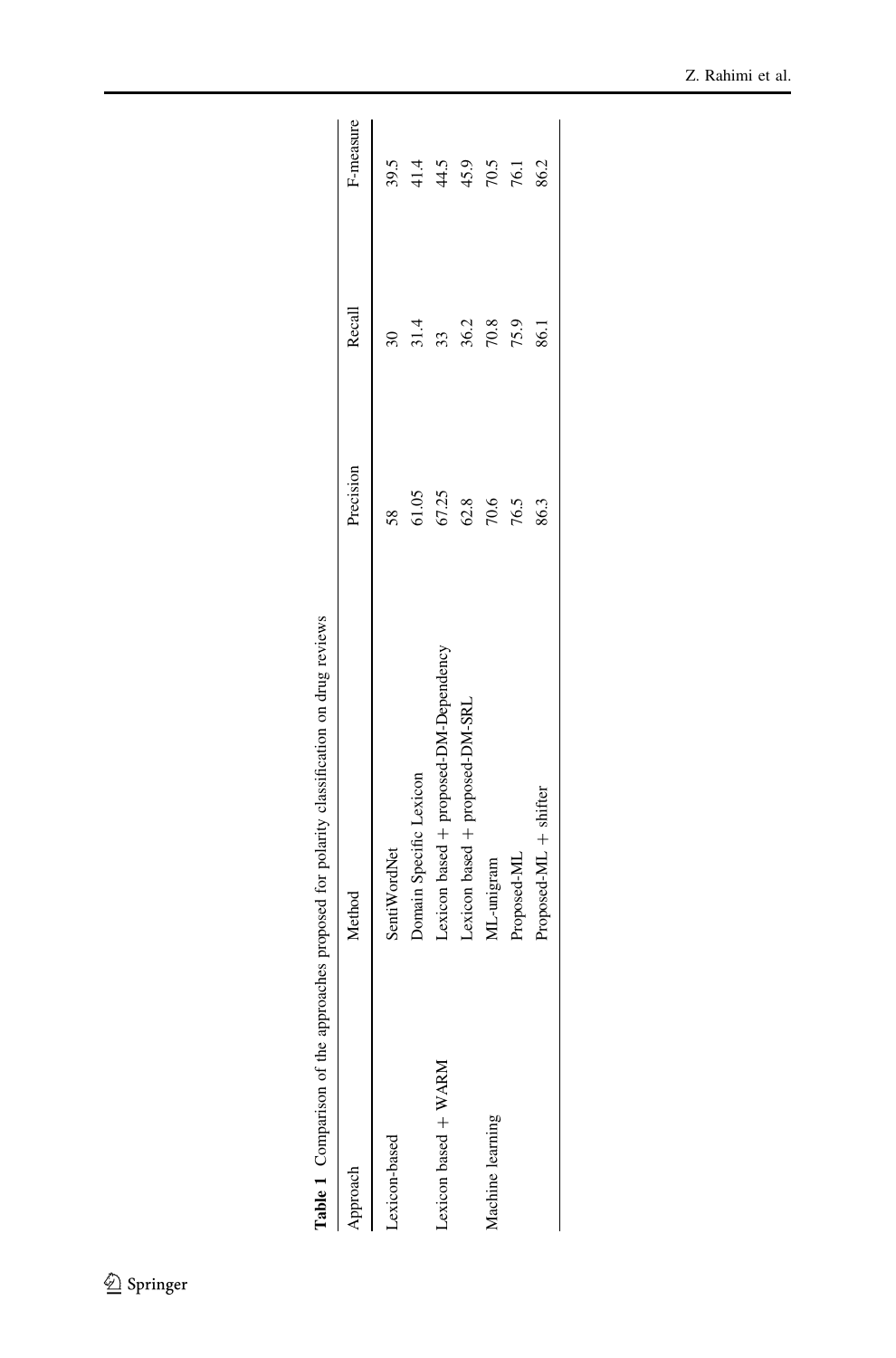proposed machine learning method with shifters as features is the best in drug review domain among all those compared in the table. However, as it is a supervised method and needs a shifter tagged corpus to be trained, it may not be suitable in other domains. In such cases, the proposed data mining methods are good enough to identify the polarity.

Overall, these results show that using semantic information has a positive effect on the polarity classification task. Also, according to the two last rows of Table [1,](#page-15-0) involving shifters can improve polarity classification systems.

#### 4.2.2 Shifter identification evaluation (drug domain)

As one of the main contributions of this paper, the WARM algorithm, which is actually a sentiment inconsistency detection method, is evaluated directly in this section. In this evaluation, we measure the precision and effectiveness of WARM based on a manually labeled sentiment inconsistency test corpus and compare the proposed shifter identification methods with 5 other existing sentiment inconsistency detection (shifter identification) methods (Fig. [3\)](#page-13-0): (1) a baseline method, where each appearance of valence shifters inverts the polarity of text, (2) NegEx algorithm (Chapman et al.  $2001$ ), (3) (Huang et al.  $2014$ ), (4) a rule-based approach (Asmi and Ishaya [2012](#page-21-0)), and (5) WLLR (Xia et al. [2016\)](#page-23-0). NegEx is a negation detection algorithm in biomedical texts that is based on regular expressions and a dictionary of medical terms. NegEx usually correctly detects negated terms; however, it is not able to detect other kinds of shifters such as shifter quantifiers and shifter verbs. Huang et al. ([2014\)](#page-22-0) used a set of simple heuristic rules to define the scope of a shifter word using a window of fixed size. Also, Asmi and Ishaya [\(2012](#page-21-0)) identified the scope of negation using dependency tree. WLLR detects sentiment inconsistency by computing a relevance score for each sentence based on the occurrence of its words in positive and negative sentences.

In Table 2, rows 6–7 are our proposed WARM based methods and the two last rows are our proposed semantic based machine learning methods without and with using ''polarity of the sentence'' as a feature.

| No.            | Method                 | Precision | Recall | F-measure |
|----------------|------------------------|-----------|--------|-----------|
| 1              | BaseLine               | 51.7      | 12.8   | 20        |
| $\overline{c}$ | NegEx                  | 51.8      | 12.5   | 20.2      |
| 3              | Huang et al.           | 52.7      | 13     | 20.7      |
| $\overline{4}$ | Asmi and Ishya         | 54.3      | 14.8   | 23        |
| 5              | WLLR                   | 50.6      | 19.1   | 27.3      |
| 6              | Proposed-DM-dependency | 80.3      | 47.1   | 59.4      |
| 7              | Proposed-DM-SRL        | 59.8      | 74.5   | 66.3      |
| 8              | Proposed-ML            | 60.6      | 58.3   | 58.8      |
| 9              | Proposed-ML $+$ polar  | 62        | 59.9   | 60.4      |
|                |                        |           |        |           |

Table 2 Comparison of the proposed shifter identification approaches with other methods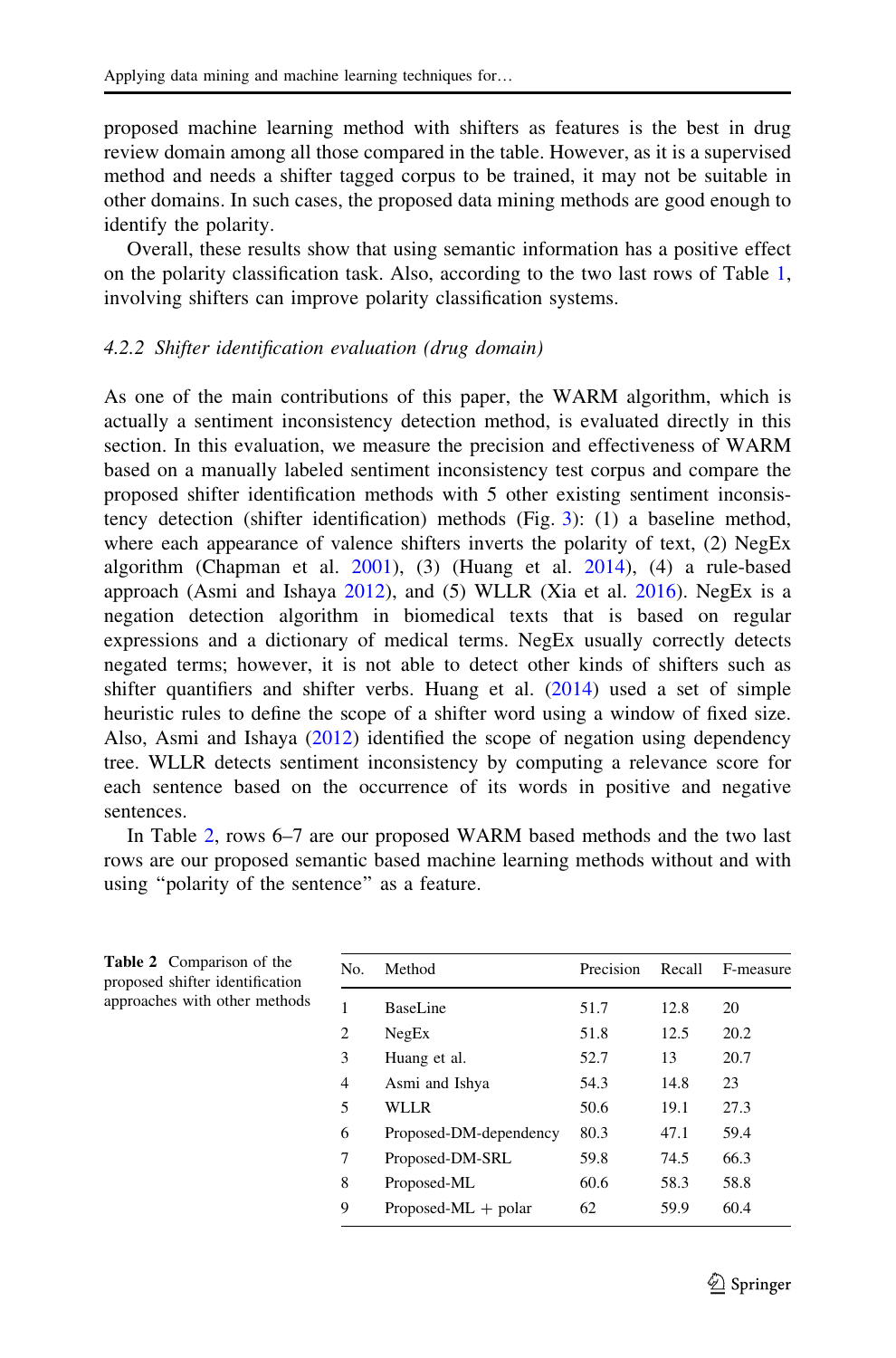

Fig. 6 Comparison of the proposed approaches with other methods of shifter identification

Figure 6 shows that the proposed data mining approaches for shifter identification outperform all other methods. The dependency-based system has a remarkable precision while the SRL-based one has the best F-measure. Also, it indicates that the semantic machine learning method has a close performance in shifter identification task. Certainly, machine learning methods have the limitation of needing shifter tagged dataset, which is discussed in the Sect. 4.2.4.

### 4.2.3 Studying the effect of dataset domain on performance

In order to analyze the effect of changing dataset on the proposed algorithms, main experiments on polarity classification are repeated for a general domain dataset. The evaluation results are presented in Table [3](#page-18-0).

As illustrated in Table [3,](#page-18-0) the overall results of polarity classification in the proposed systems are higher in general dataset. In other words, applying the same algorithm on general dataset leads to a better performance and the general dataset has simpler shift patterns to detect compared to drug domain dataset.

Besides, by considering the general lexicon system as a base system, it is found that that the proposed systems outperform base system. For a deeper analysis, we can consider the performance difference of the base system and proposed systems to compare new results with the former evaluations. In this regard, as Table [3](#page-18-0) indicates, a 3.8 unit improvement in the Proposed-DM-Dependency (compared to 3.1 in drug dataset) illustrates that there exist more accurate dependency patterns in general domain compared to the specific drug domain. However, in the proposed semantic based systems (ML and SRL-DM), the difference is less. Apparently, semantic features are more useful in drug domain.

### 4.2.4 Discussion

Applying the proposed approaches for shifter identification, we extracted two sets of shifter patterns (frequent dependency and SRL patterns). Tables [4](#page-19-0) and [5](#page-20-0) depict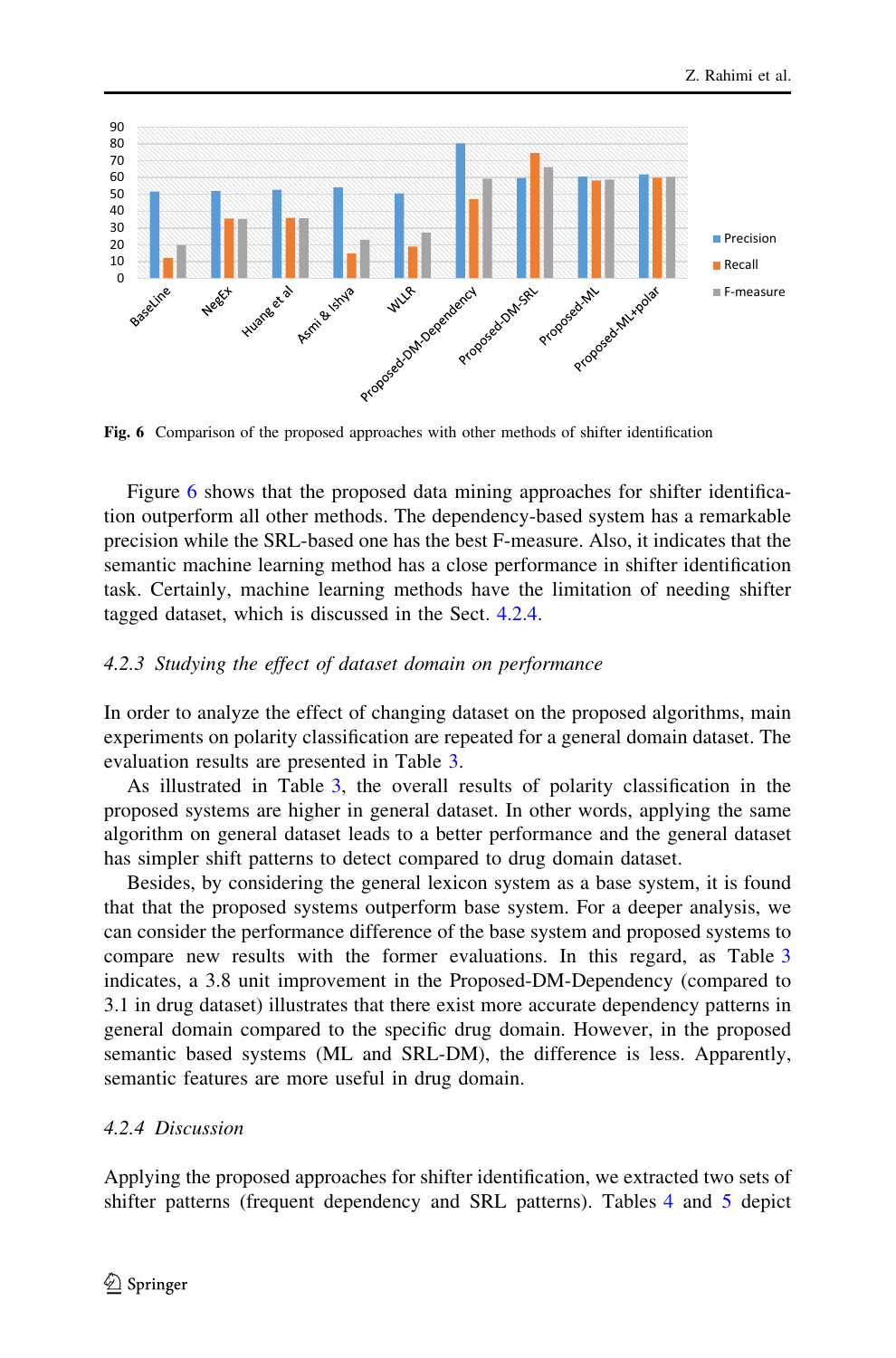| Method                  | Dataset | Precision | Recall | F-measure |
|-------------------------|---------|-----------|--------|-----------|
| SentiWordNet            | Drug    | 58        | 30     | 39.5      |
|                         | General | 71        | 60     | 65.5      |
| Domain Specific Lexicon | Drug    | 61.05     | 31.4   | 41.4      |
| General lexicon         | Drugs   | 63        | 21     | 31        |
|                         | General | 73        | 57.2   | 64.5      |
| Proposed-DM-dependency  | Drug    | 67.25     | 33     | 44.5      |
|                         | General | 86.8      | 56.3   | 68.3      |
| Proposed-DM-SRL         | Drug    | 62.8      | 36.2   | 45.9      |
|                         | General | 81        | 56     | 66        |
| Proposed-ML             | Drug    | 76.5      | 75.9   | 76.1      |
|                         | General | 76        | 75.9   | 76        |

<span id="page-18-0"></span>Table 3 Polarity classification performance of the proposed approaches applied on general domain dataset versus drug-domain dataset

some examples of the extracted shifter patterns. The second column of Tables shows a shifter pattern and the third column illustrates an example sentence for each shifter pattern. As can be seen in Tables [4](#page-19-0) and [5](#page-20-0), the proposed approach is able to handle some kinds of shifter verbs (e.g., ''reduce'' and ''go away'' in examples 2 and 6, respectively). Likewise, there are some patterns (e.g., example 7) to detect shifter quantifiers (e.g., ''less'').

Furthermore, the proposed approach can detect some kinds of long-distance shifters (e.g., examples 3 and 5).

In addition, most of the extracted patterns are not domain-specific. After applying the shifter identification method in drug review and general domain, it was found that the extracted patterns can be used in any other domain as well. However, for having a more general pattern set, we can extract shifter patterns from several domains for which polarity-tagged corpora are available.

It is noteworthy that frequent item sets data mining approaches are usually concerned with scalability. This issue is mostly related to the growth of the number and types of features and samples, which extends the search space of the problem in the creation of frequent itemsets and increases the complexity of the problem, specifically in the formation of the decision tree part. Although we almost doubled the size of training data in our general evaluation dataset and there was not any major problem, some thresholds should be specified in this regard for training dataset to avoid such problems.

Also, to the best of author's knowledge, shifter identification task is not solved via deep learning method yet probably due to lack of a large amount of shifter tagged data. Nevertheless, our proposed data mining method can properly work with limited amount of data and also can simply determine shifter scope.

Another point to mention is that the machine learning method has a close performance with rule mining methods in shifter identification and outperforms others in polarity classification. When testing the semantic features directly through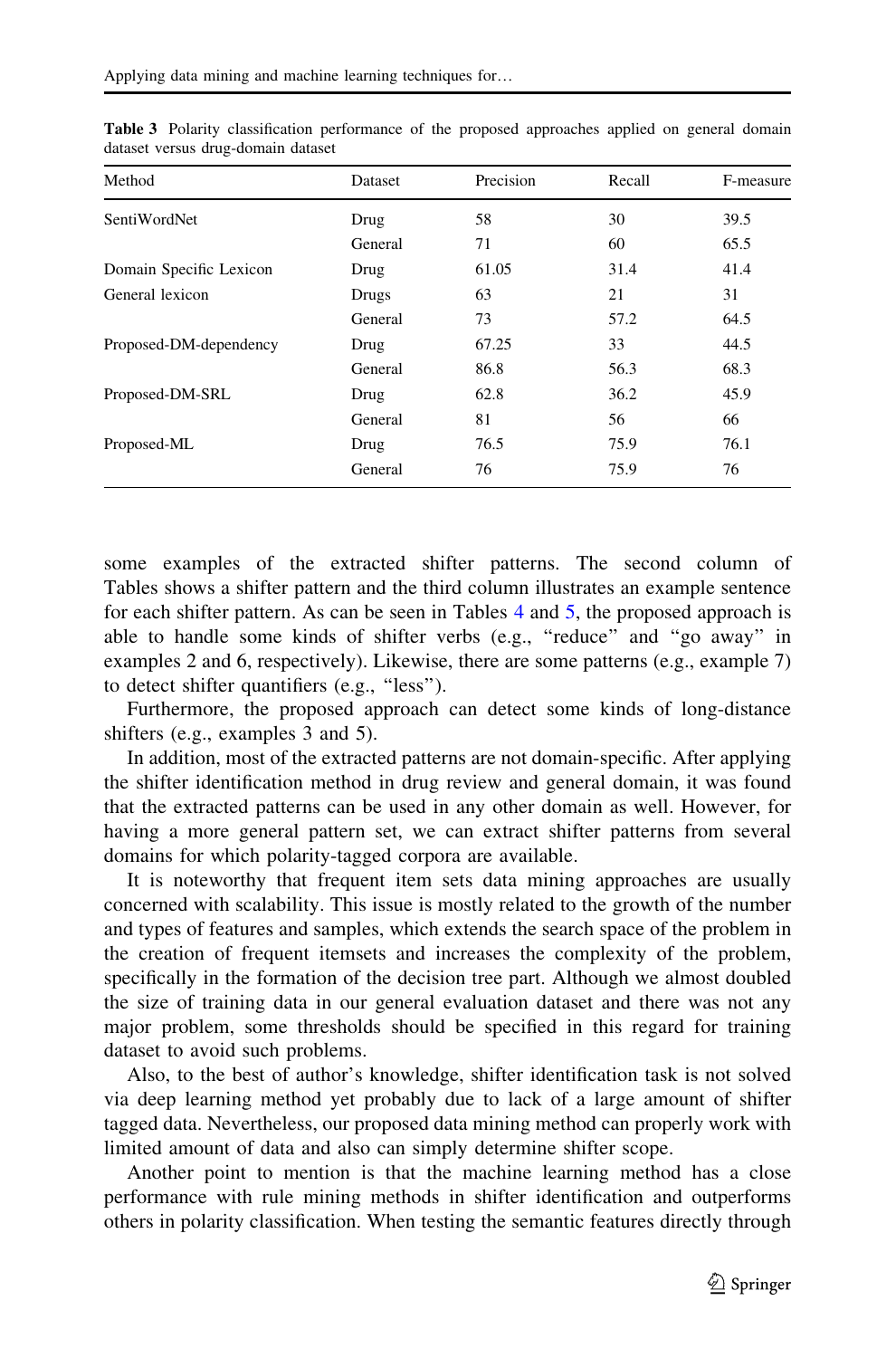| Table 4 Examples of shifter dependency patterns              |                                            |
|--------------------------------------------------------------|--------------------------------------------|
| Shifter patterns                                             | ixample sentences or phrases               |
| det(n_neg,any), dobj(experience,n_neg), neg(experience,not)} | I did not experience any side effects from |
| nsubjtpass(reduce,n_neg), auxpass(reduce,be)}                | My leg pain was reduced                    |
| $nsubi(v_p, one), det(one, no)$                              | No one ever likes this drug                |

<span id="page-19-0"></span>

| Shifter patterns                                              | Example sentences or phrases                                      |
|---------------------------------------------------------------|-------------------------------------------------------------------|
| (det(n_neg,any), dobj(experience,n_neg), neg(experience,not)} | I did not experience any side effects from taking this medication |
| nsubjtpass(reduce,n_neg), auxpass(reduce,be)}                 | My leg pain was reduced                                           |
| $n_{subj}(v_{p0},one),det(one,no)$                            | No one ever likes this drug                                       |
| prep(lack,n_pos)}                                             | Lack of energy                                                    |
| 'advmod(n_neg,longer),advmod(longer,no)}                      | I no longer have panic attacks                                    |
| nsubj(go,n_neg),prt(go,away)}                                 | Also joint swelling and pain in my legs have gone away            |
| amod(n_neg,less), dobj(have,n_neg)}                           | I have less stress                                                |
|                                                               |                                                                   |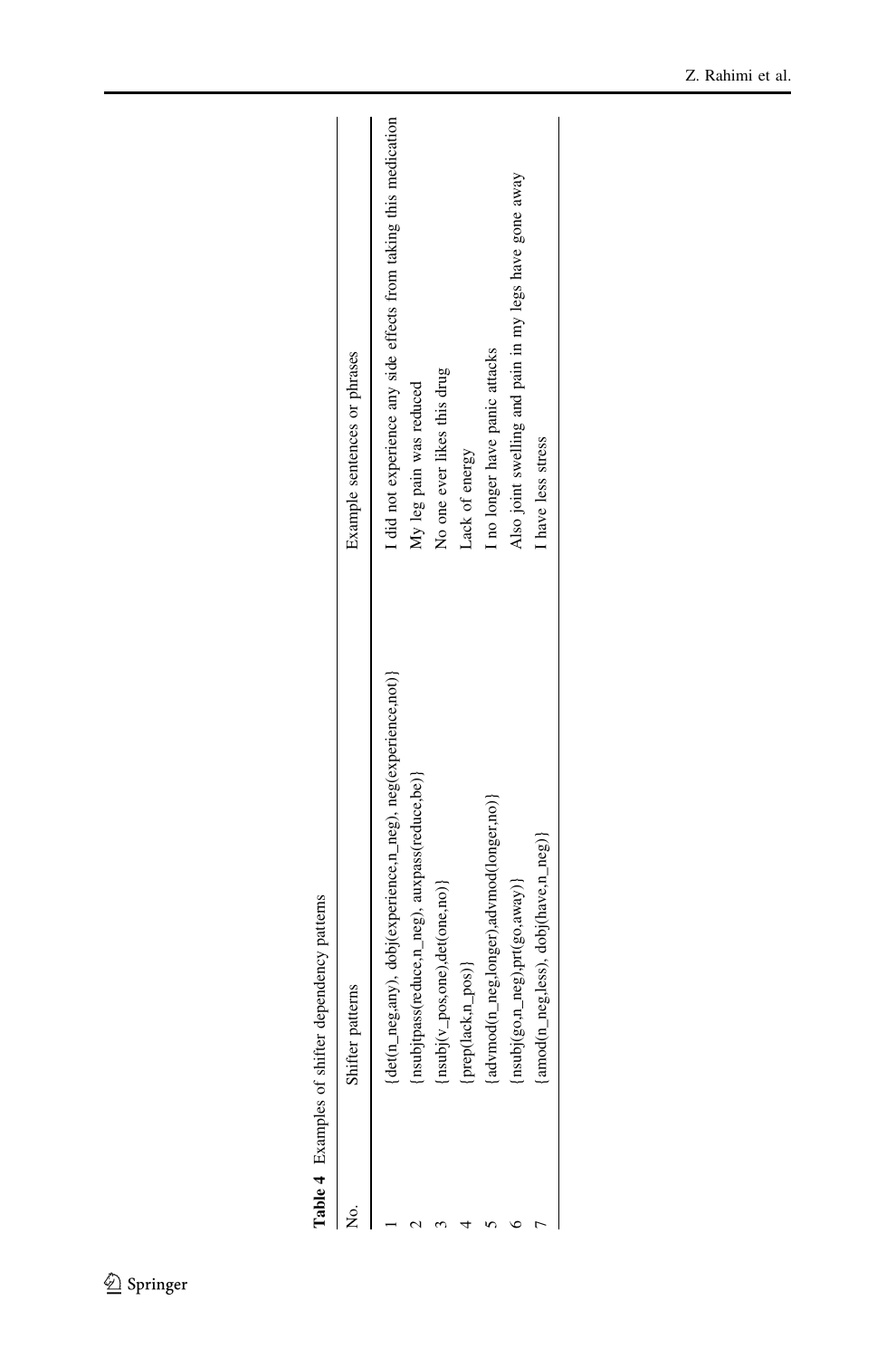<span id="page-20-0"></span>

| SRL patterns<br>Table 5 Examples of shifter                                                                                   |                                                     |
|-------------------------------------------------------------------------------------------------------------------------------|-----------------------------------------------------|
| Shifter pattern                                                                                                               | Example                                             |
| polar word semantic class = 'DISO', predicate semantic class = 'see', NEG}                                                    | No change was observed in my diabetes               |
| polar word = 'good', predicate wordnet class = 'verb.change', NO NEG}                                                         | The good impact of medication changed after a while |
| polar word = 'DISO', polar word wordnet class = 'adj.ppl', predicate = 'get'<br>predicate semantic class = ','become',NO NEG} | My husband DISO got worse                           |
|                                                                                                                               |                                                     |

| ļ<br>l |
|--------|
|        |
|        |
| ֕      |
|        |
|        |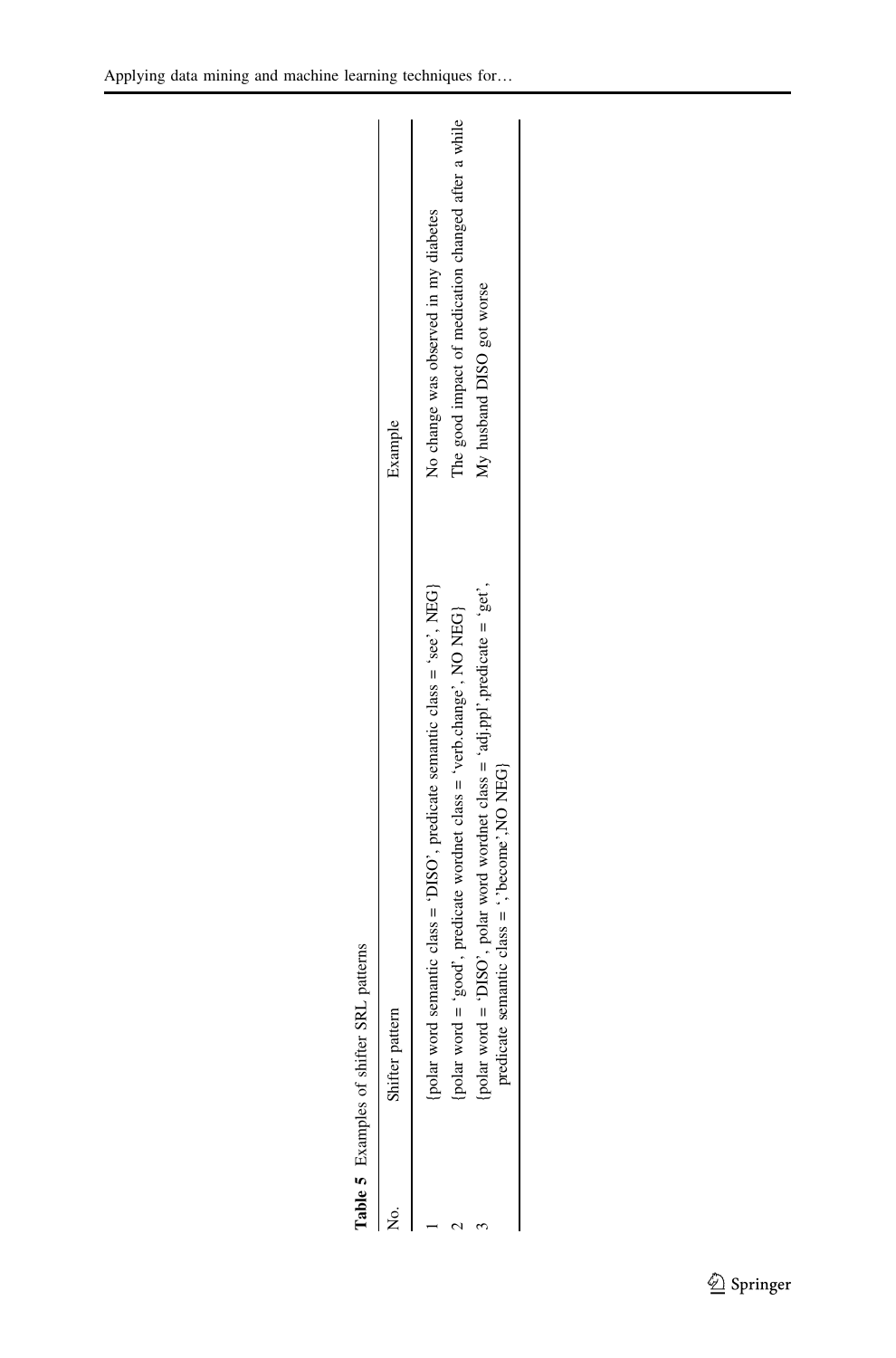<span id="page-21-0"></span>a machine learning algorithm, although the obtained result is acceptable, it is not possible unless if we have shifter tagged corpora. For this purpose, we tagged the corpus using polar word counting (which is not necessarily correct) and then used that corpus as machine learning train dataset.

Considering the effects of semantic features in both proposed data mining and machine learning methods, proper performance of semantic features is also proved in the experiments; however, they are more useful in drug domain.

### 5 Conclusion

This paper proposed three novel methods for sentiment shifter identification based on dependency relations and semantic arguments. First, we employed data mining techniques to mine sentiment shifter patterns from a domain-specific corpus of polarity-tagged sentences. These patterns include different kinds of sentiment shifters such as negation structures (e.g., ''no'', ''not'', ''no longer''), shifter verbs (e.g., ''reduce'' and ''eliminate''), and quantifiers (e.g., ''less''), and can detect both local and long-distance shifters. Afterward, we incorporated the extracted shifter patterns into lexicon-based and machine learning approaches for polarity classification. Experimental results showed that the proposed approaches improve the performance of those approaches significantly.

Furthermore, we compared the performance of the proposed approaches on a dataset of drug reviews to that of a baseline method and other approaches for shifter identification. Experimental results indicate that the proposed approaches outperform other methods and between two data mining based proposed methods, the dependency-based system is more precise but SRL based one has a better overall performance. Although the shifter identification method is tested on drug review domain, its results can be used in any other domain as well.

In addition, we implemented a semantic-based machine learning system both for shifter identification and polarity classification which has a very good performance. We conclude that our approach is appropriate for sentiment shifter identification, although extra knowledge is required to increase the performance. As a future work, it is possible to tag a corpus by our data mining methods and then use the corpus to train a machine learning approach.

#### **References**

- Agrawal, R., & Srikant, R. (1994). Fast algorithms for mining association rules. In Proceedings of 28th international conference on very large data bases (VLDB) (Vol. 8(14), pp. 92–108).
- Asmi, A., & Ishaya, T. (2012). Negation identification and calculation in sentiment analysis. In IMMM 2012, the second international conference,  $(c)$  (pp. 1–7).
- Boubel, N., François, T., & Naets, H. (2013). Automatic extraction of contextual valence shifters. In Proceedings of the international conference recent advances in natural language processing RANLP 2013 (98–104).
- Cambria, E., Poria, S., & Bajpai, R. (2016). SenticNet 4: A semantic resource for sentiment analysis based on conceptual primitives. In Proceedings of COLING 2016, the 26th international conference on computational linguistics: Technical papers (pp. 2666–2677).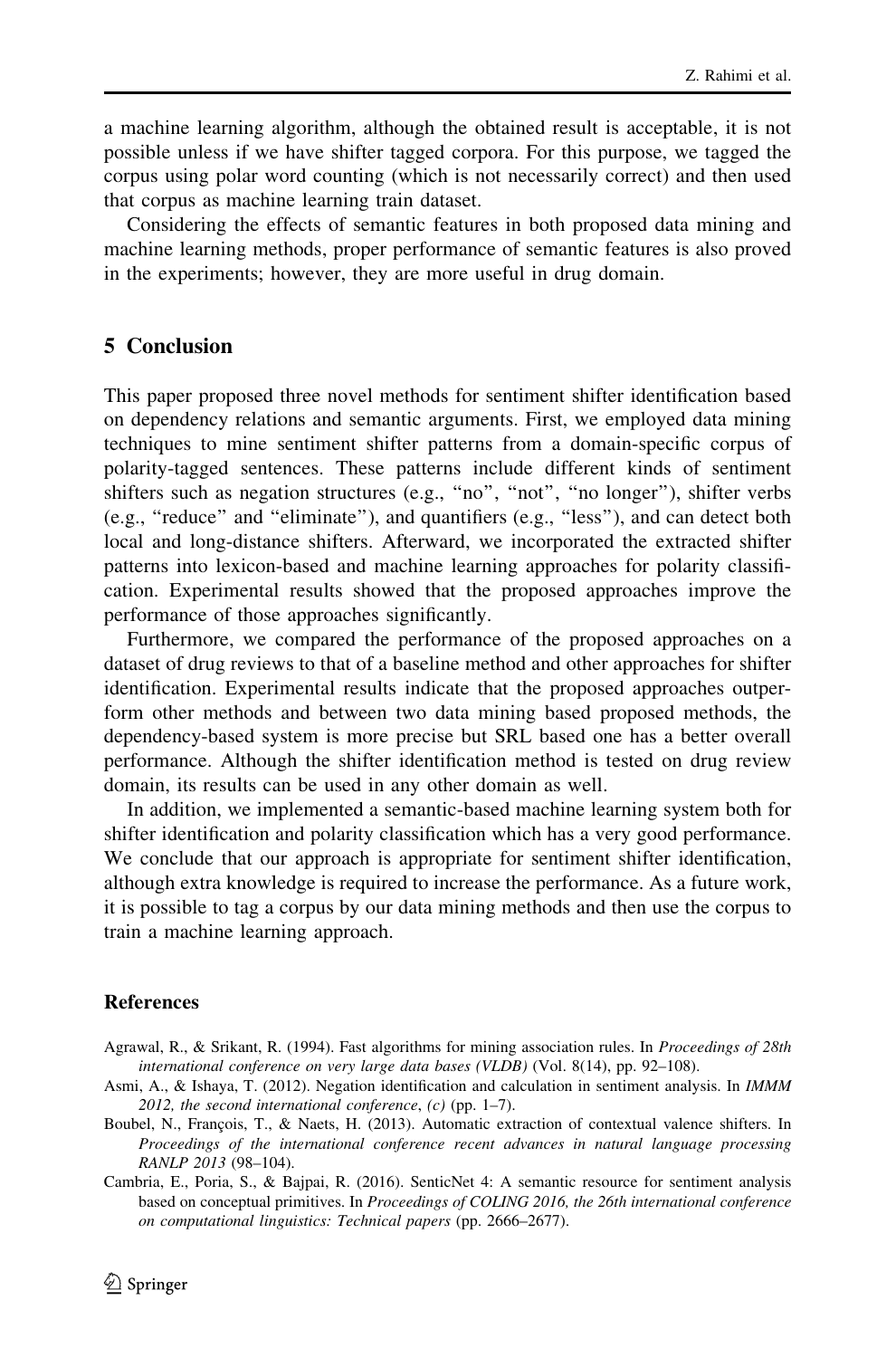- <span id="page-22-0"></span>Chapman, W. W., Bridewell, W., Hanbury, P., Cooper, G. F., & Buchanan, B. G. (2001). A simple algorithm for identifying negated findings and diseases in discharge summaries. Journal of Biomedical Informatics, 34(5), 301–310.
- De Marneffe, M.-C., MacCartney, B., & Manning, C. D. (2006). Generating typed dependency parses from phrase structure parses. In Proceedings of the 5th international conference on language resources and evaluation (LREC 2006) (pp. 449–454).
- Esuli, A., & Sebastiani, F. (2006). SENTIWORDNET: A publicly available lexical resource for opinion mining. In Proceedings of the 5th conference on language resources and evaluation (pp. 417–422).
- Heerschop, B., Van Iterson, P., Hogenboom, A., Frasincar, F., & Kaymak, U. (2011). Analyzing sentiment in a large set of Web data while accounting for negation. Advances in Intelligent and Soft Computing, 86, 195–205.
- Hu, M., & Liu, B. (2004). Mining and summarizing customer reviews. In *Proceedings of the 2004 ACM* SIGKDD International Conference on Knowledge Discovery and Data Mining KDD 04, 4 (p 168).
- Huang, S., Niu, Z., & Shi, C. (2014). Automatic construction of domain-specific sentiment lexicon based on constrained label propagation. Knowledge-Based Systems, 56, 191–200.
- Ikeda, D., Takamura, H., & Okumura, M. (2010). Learning to shift the polarity of words for sentiment classification. Transactions of the Japanese Society for Artificial Intelligence, 25, 50–57.
- Jia, L., Yu, C., & Meng, W. (2009, November). The effect of negation on sentiment analysis and retrieval effectiveness. In Proceedings of the 18th ACM conference on Information and knowledge management (pp. 1827–1830).
- Kennedy, J. (2011). Particle swarm optimization. In Encyclopedia of machine learning (pp. 760–766). Boston, MA: Springer.
- Kennedy, A., & Inkpen, D. (2006). Sentiment classification of movie reviews using contextual valence shifters. In Computational Intelligence (Vol. 22, pp. 110–125).
- Kipper, K., Dang, H. T., & Palmer, M. (2000). Class-based construction of a verb lexicon. In AAAI/IAAI, 691, 696.
- Kuo, R. J., Chao, C. M., & Chiu, Y. T. (2011). Application of particle swarm optimization to association rule mining. Applied Soft Computing, 11(1), 326–336.
- Li, S., Lee, S. Y. M., Chen, Y., Huang, C. R., & Zhou, G. (2010). Sentiment classification and polarity shifting. In Aclweb.Org, (August), (pp. 635–643).
- Marrese-Taylor, E., Velásquez, J. D., & Bravo-Marquez, F. (2014). A novel deterministic approach for aspect-based opinion mining in tourism products reviews. Expert Systems with Applications, 41(17), 7764–7775.
- Miller, George A. (1995). WordNet: A lexical database for English. Communications of the ACM, 38(11), 39–41.
- Morante, R., & Blanco, E. (2012, June). \*SEM 2012 shared task: Resolving the scope and focus of negation. In Proceedings of the first joint conference on lexical and computational semanticsvolume 1: proceedings of the main conference and the shared task, and volume 2: proceedings of the sixth international workshop on semantic evaluation (pp. 265–274).
- Morsy, S. A., & Rafea, A. (2012, June). Improving document-level sentiment classification using contextual valence shifters. In International conference on application of natural language to information systems (pp. 253–258).
- Noferesti, S., & Shamsfard, M. (2016). Using data mining techniques for sentiment shifter identification. In Tenth International Conference on Language Resources and Evaluation, LREC 2016 (pp. 2716– 2720).
- Pang, B., Lee, L., & Vaithyanathan, S. (2002). Thumbs up: sentiment classification using machine learning techniques. In Proceedings of the Conference on Empirical Methods in Natural Language Processing, (pp. 79–86).
- Shaikh, M. A. M., Prendinger, H., & Mitsuru, I. (2007, September). Assessing sentiment of text by semantic dependency and contextual valence analysis. In *International conference on affective* computing and intelligent interaction (pp. 191–202).
- Simančík, F., & Lee, M. (2009). A CCG-based system for valence shifting for sentiment analysis. Advances in Computational Linguistics, 41, 99–108.
- Stone, P. J., Dunphy, D. C., Smith, M. S., & Ogilvie, D. M. (1966). The general inquirer: A computer approach to content analysis. Cambridge: The MIT Press.